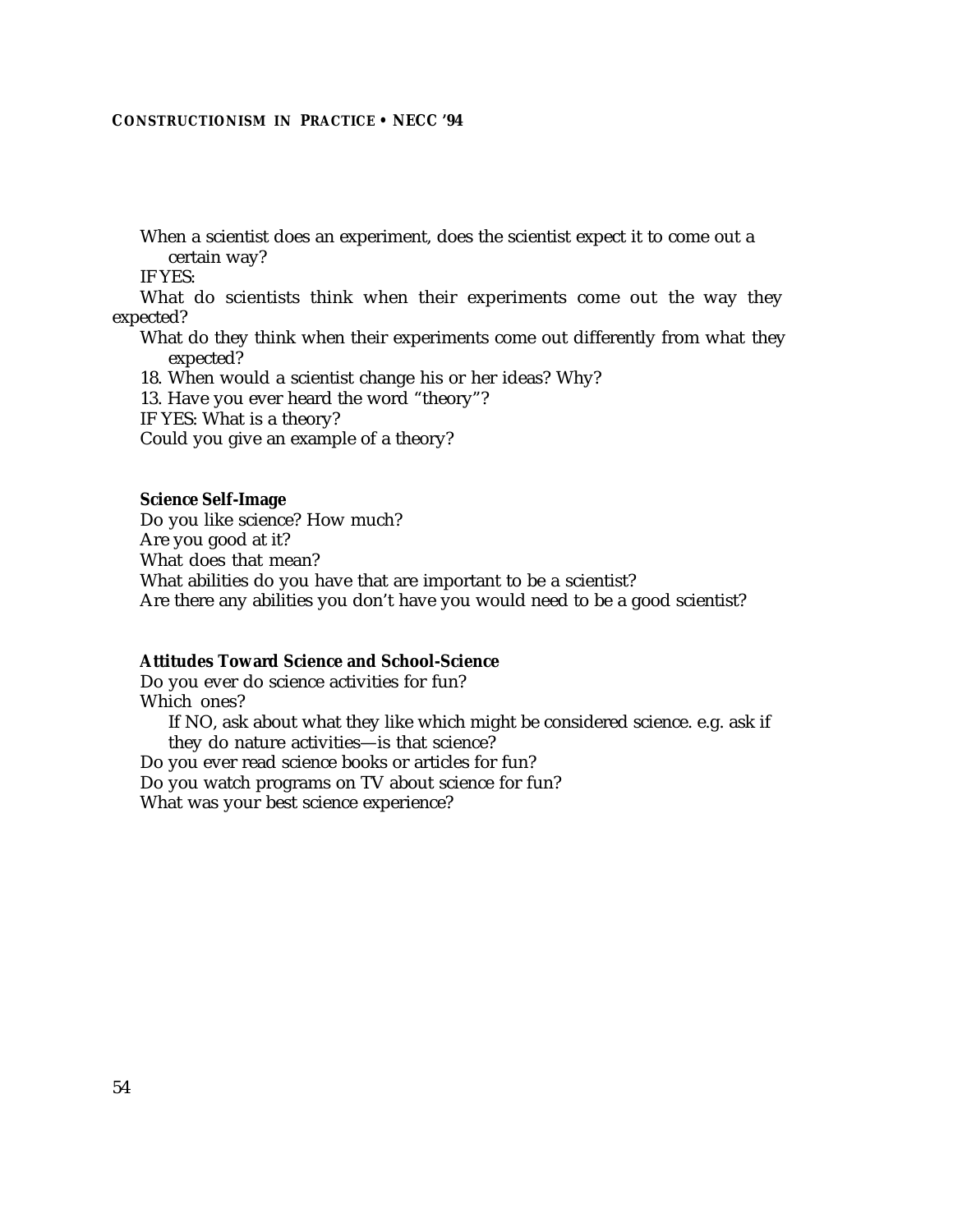# **Appendix B: Image of Science Interview Guideline**

Name: Date:

Ask a warm up question, based on their personal information.

#### **Ideas About Science**

NOS11 1, 2, 3 (adapted)

- 1. What is science?
- 2. What is the goal of science?
- 3. What do you think scientists do?
- What are some other things that scientists do?

What kinds of things do scientists study?

What do you imagine scientists are like? What kind of people are they? How do scientists compare to other people?

# **Ideas About Scientists**:

Picture from Draw-A-Scientist Test (Administered in advance) Clarify gender. if needed Clarify questions about picture e.g. what scientist does in work day. Ask about any equip. scientist is using. What other kinds of equipment do scientists use? If more than 1 scientist in the picture: ask about the relationship between them. If 1 scientist in the picture: I noticed that there is only 1 scientist in your picture. Does your scientist work alone? Do scientists usually work alone or in a group? What are advantages of working alone? What are advantages of working in a group?

# **Nature of Science/How does the scientist proceed:**

NOS 4-20 selected

NOS 4 Do you think scientists ask questions?

What sorts of questions?

NOS 5 How do scientists answer their questions?

6. What is an experiment?

7. Do scientists do experiments? IF NO, skip next few questions.

8. Why do scientists do experiments? IF "to test ideas,"

THEN: How does the test tell the scientist something about the idea?

<sup>11</sup> NOS items are taken from the Nature of Science Interview protocol developed by Carey *et al.* (1989).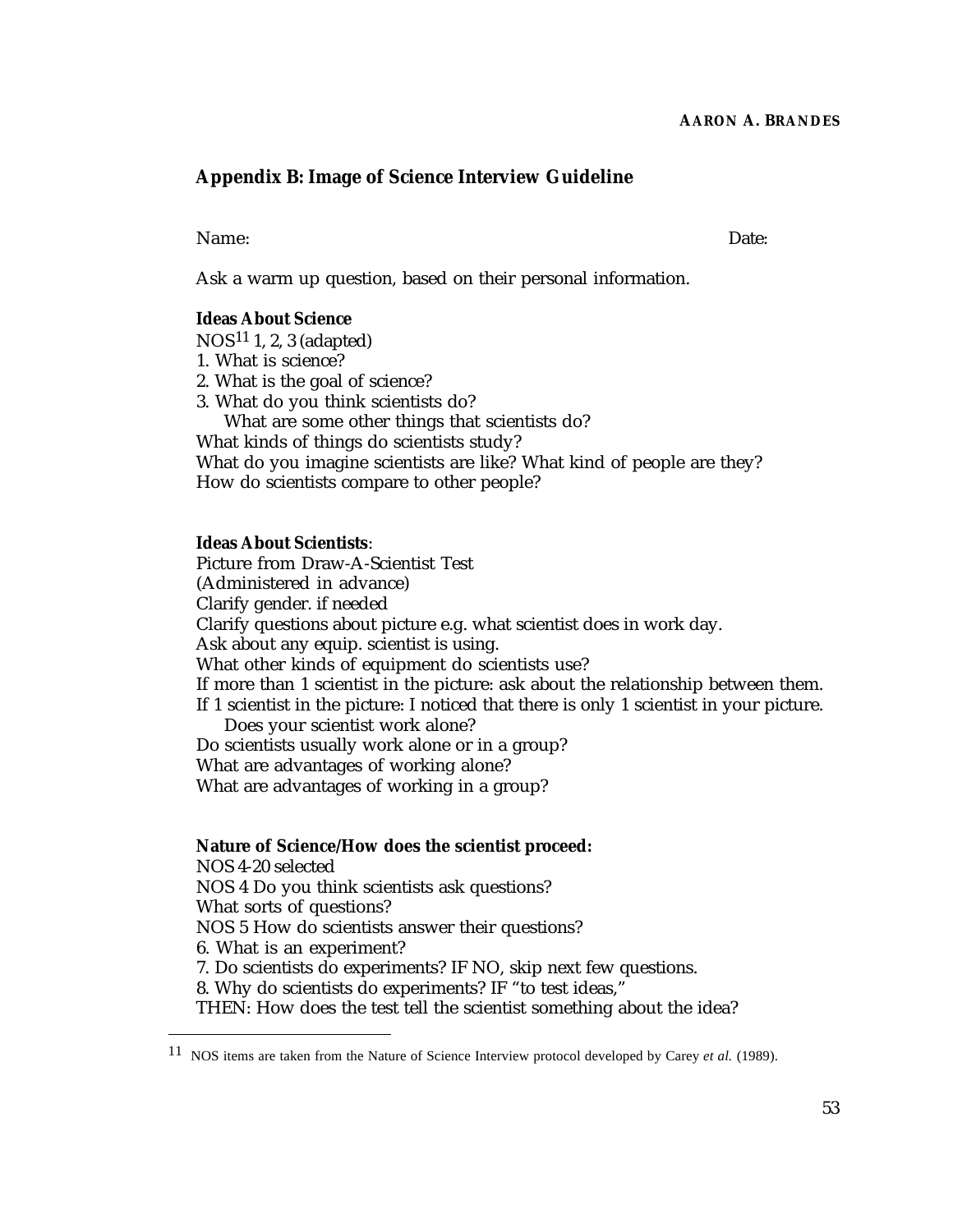Is there anything else you would like me to know about you? (You can use other side.)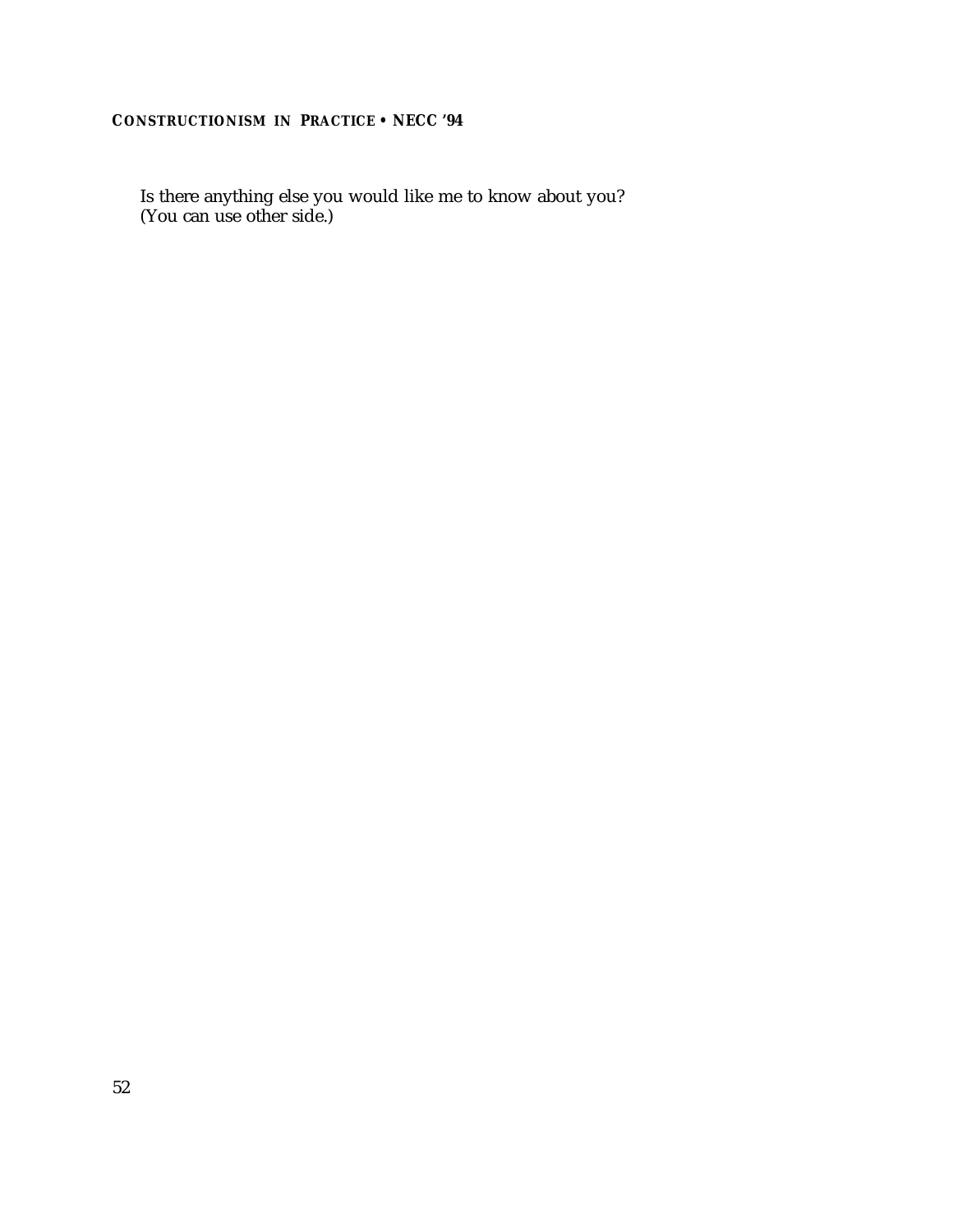## **AARON A. BRANDES**

# **Appendix A: General Background Questionnaire**

Name: Birthday (day, month, year):

What is your favorite thing to do outside of school?

What is your favorite thing to do in school?

What do you want to be when you grow up? Why?

What things are you best at (outside of school)?

What things are you best at (in school)?

What's hard for you (outside of school)?

What's hard for you (in school)?

What kind of thing do you dislike doing?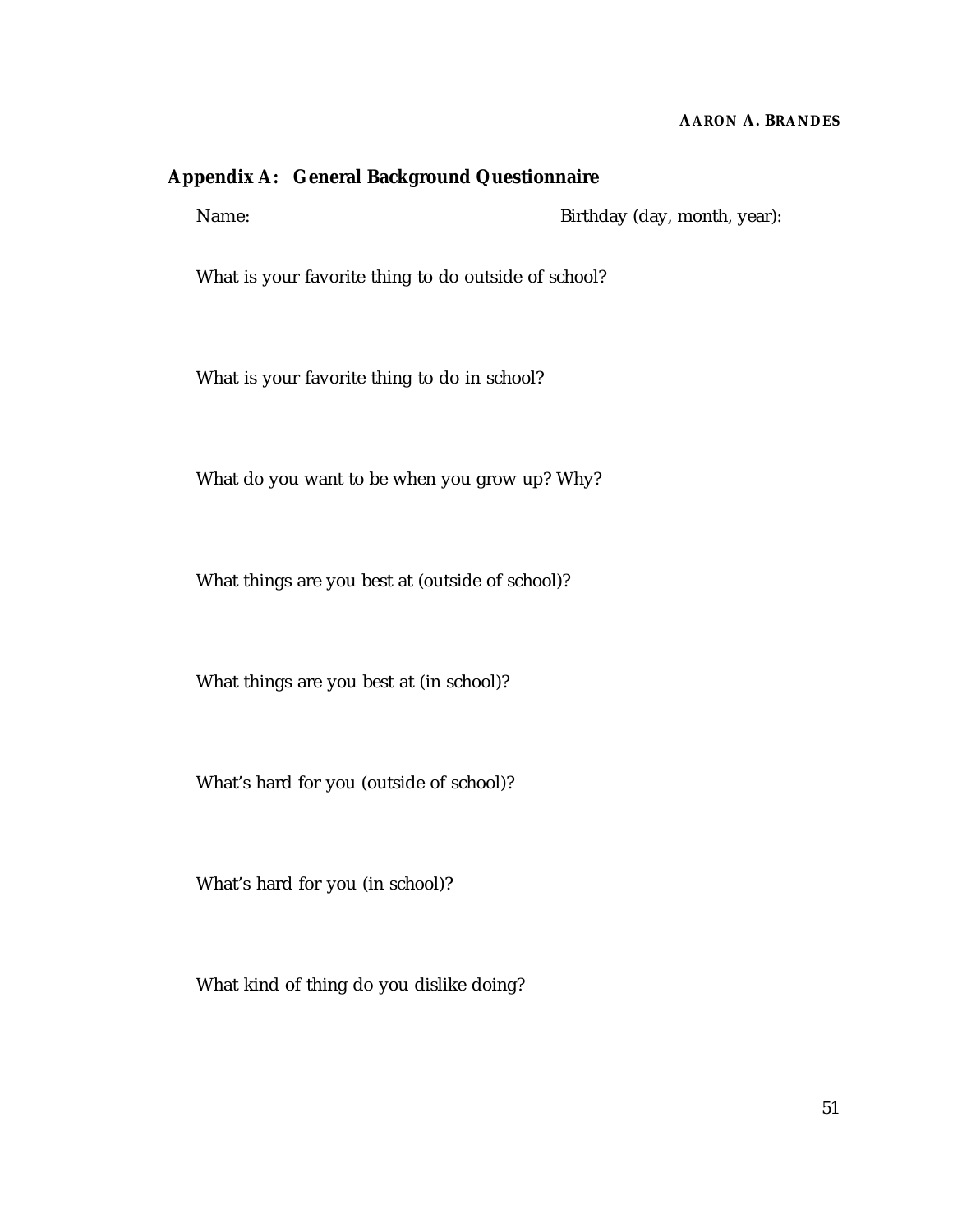White, R. & Gunstone, R. (1992). *Probing Understanding*. London: Falmer Press.

- Wilensky, U. (1991). Abstract meditations on the concrete and concrete implications for mathematics education. In I. Harel and S. Papert (Eds.), *Constructionism.* Norwood, NJ: Ablex.
- Wilensky, U. (1993). *Connected mathematics: Building concrete relationships with mathematical knowledge.* Unpublished doctoral dissertation, Media Laboratory, MIT, Cambridge, MA.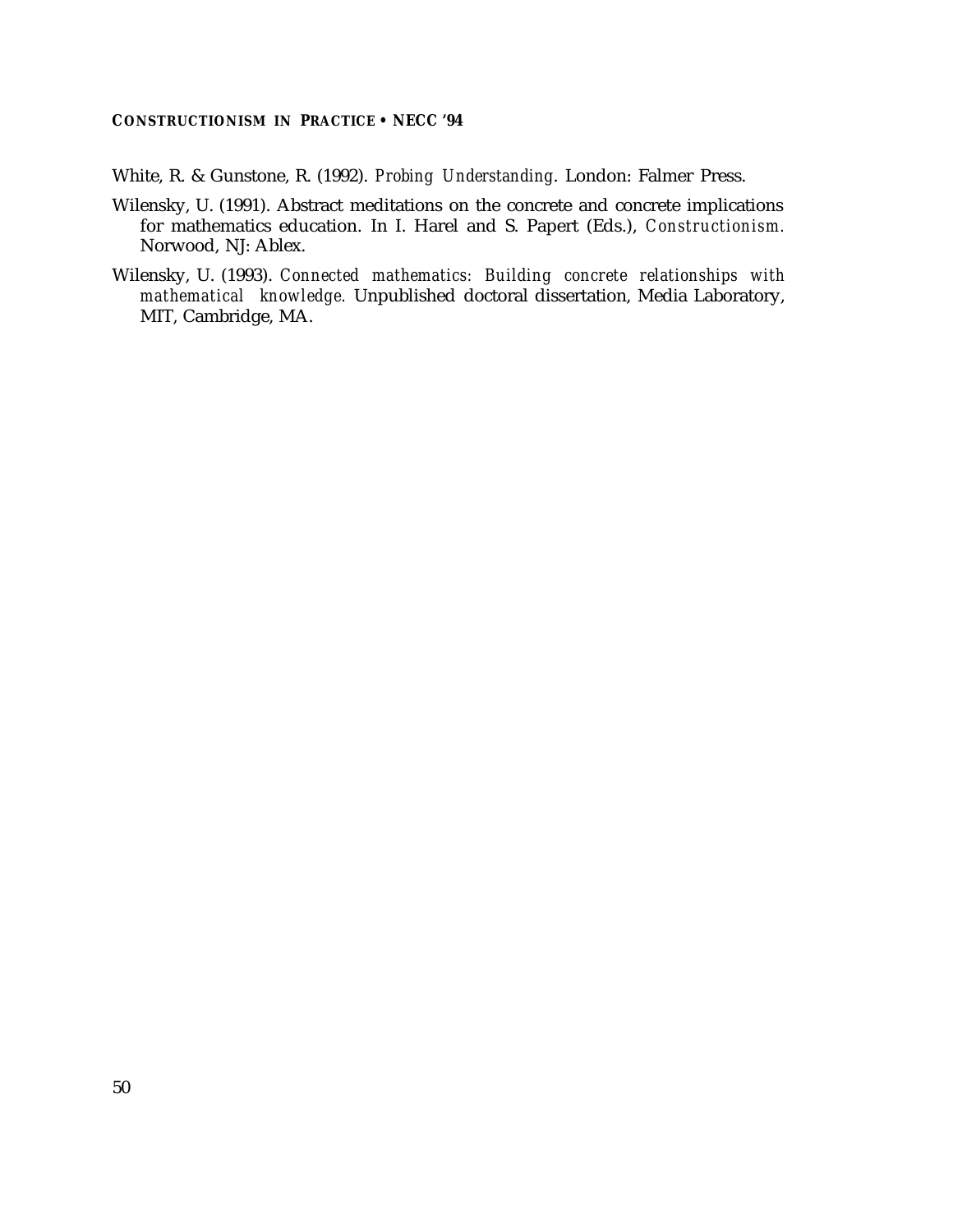- Keller, E.F. (1985). *Reflections on Gender and Science.* New Haven, CT: Yale University Press.
- Hammer, D. (1991). *Defying common sense: Epistemological beliefs in an introductory physics course.* Unpublished doctoral dissertation, University of California, Berkeley.
- Latour, B. (1987). *Science in action.* Cambridge, MA: Harvard University Press.
- McCloskey, M. (1982). Naive theories of motion. In D. Gentner, and A. Stevens (Eds.), *Mental Models* . Hillsdale, NJ: Lawrence Erlbaum.
- Moore, R.W. & Sutman, F.X. (1970). The development, field test and validation of an inventory of scientific attitudes. *Journal of Research in Science Teaching, 7,* 85-94.
- Munby, H. (1983). Thirty studies involving the Scientific Attitude Inventory: What confidence can we have in this instrument? *Journal of Research in Science Teaching, 20*, 141-162.
- Nemirovsky, R. (in press). Don't tell me how things are, tell me how you see them.
- Piaget, J. (1954). *The construction of reality in the child.* New York: Basic Books.
- Piaget, J. (1970). *Genetic epistemology.* New York: Columbia University Press.
- Pintrich, P., Marx, R., & Boyle, R. (1993). Beyond cold conceptual change: The role of motivational beliefs and classroom contextual factors in the process of conceptual change. *Review of Educational Research* 63(2), 167-199.
- Posner, G., Strike, K., Hewson, P., & Gertzog, W. (1982). Accommodation of a scientific conception: Towards a theory of conceptual change. *Science Education, 66,* 211-227.
- Rennie, L.J. & Parker, L.H. (1987). Scale dimensionality and population heterogeneity: Potential problems in the interpretation of attitude data. *Journal of Research in Science Teaching, 24* (6), 567-577.
- Rosebery, A., Warren, B., & Conant, G. (1992). Appropriating scientific discourse: Findings from language minority classrooms. *Journal of the Learning Sciences,* 2(1), 61-94.
- Theberge, C. (1994). *Participation in classroom science sessions: Issues of gender and explanatory style.* Unpublished Doctoral Dissertation, Harvard University Graduate School of Education, Cambridge, MA.
- Tinker, R. (1991). Science for children: The promise of technology, In Sheingold, Roberts, and Malcolm (Eds). *This Year in School Science*. Technology for Teaching and Learning. Washington D.C.: American Association for the Advancement of Science.
- Turkle, S. & Papert, S. (1991). Epistemological pluralism and the revaluation of the concrete. In I. Harel & S. Papert (Eds.), *Constructionism*, Norwood, NJ: Ablex.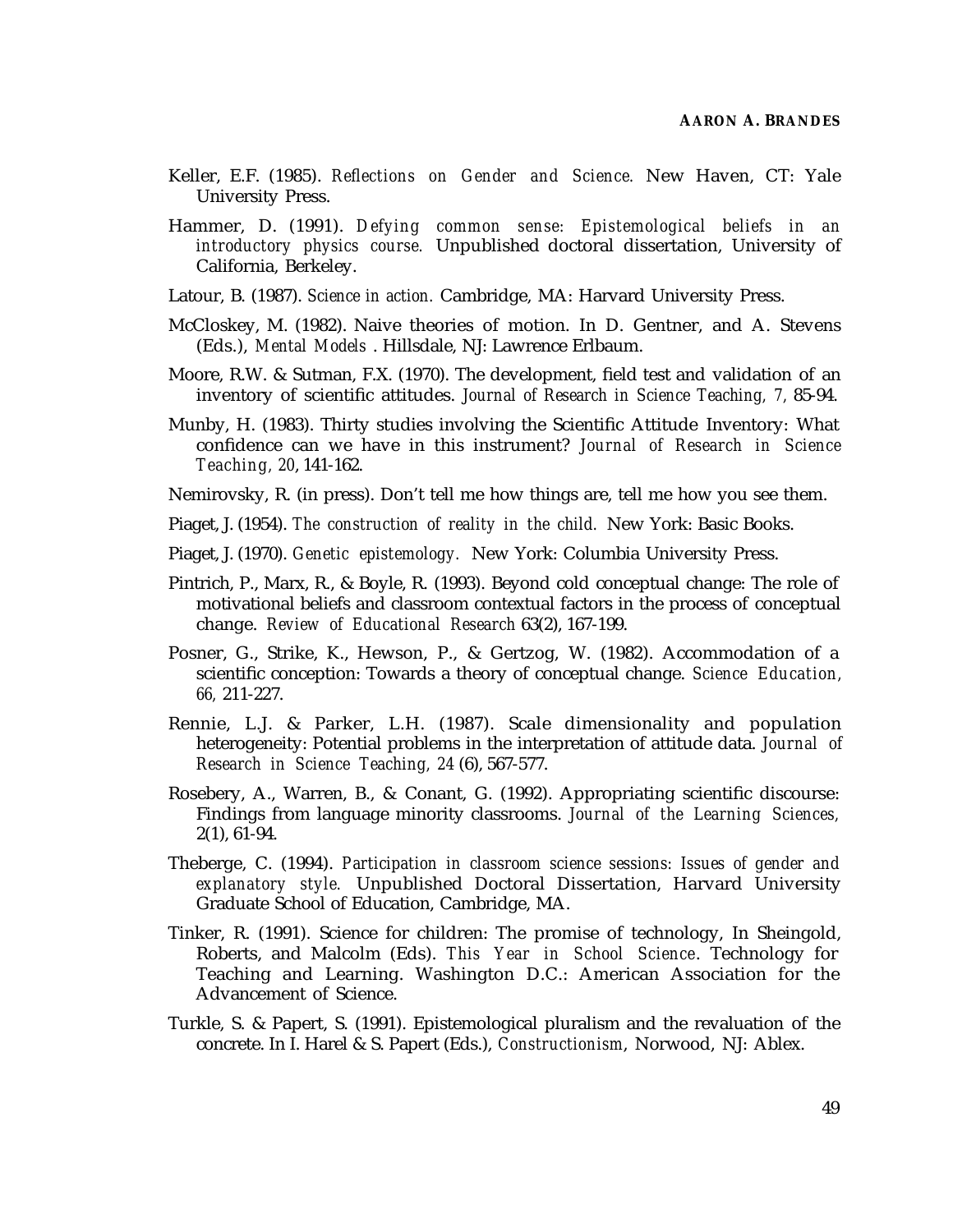am grateful to all the children who shared their time, ideas and feelings with me. They helped me see what works and what makes sense, and to appreciate the challenges they face daily. I respect the work they do. The preparation of this paper was supported by the National Science Foundation (Grant # MDR 8751190), the LEGO Group, and Nintendo Inc., Japan. The ideas expressed here do not necessarily reflect the positions of the supporting agencies.

#### **References**

- Ackermann, E. (1987). Pathways into a child's mind: Helping children become epistemologists. In *Science Learning in the Informal Setting*. The Chicago Academy of Sciences, Chicago, p. 7-18.
- Brandes, A. (1992a). *Constructivism goes to school*. Unpublished paper.
- Brandes, A. (1992b). *Children's ideas about machines*. Paper presented at the annual meeting of the American Educational Research Association.
- Brandes, A. (1994). *Children's images of science*. Unpublished paper.
- Brown, J. S. (1989). Toward a new epistemology for learning. In C. Frasson and J. Gauthiar (Eds.), *Intelligent tutoring systems at the crossroad of AI and education.* Norwood, NJ: Ablex.
- Carey, S. (1985). *Conceptual change in childhood.* Cambridge, MA: MIT Press.
- Carey, S. (1991). Knowledge acquisition: Enrichment or conceptual change? In S. Carey and R. Gelman (Eds.), *The epigenesis of mind.* Hillsdale, NJ: Lawrence Erlbaum.
- Carey, S., Evans, R., Honda, M., Jay, E., and Unger, C. (1989). 'An experiment is when you try it and see if it works': a study of grade 7 students' understanding of the construction of scientific knowledge. *International Journal of Science Education,* Vol. 11, Special Issue, 514-529.
- Chambers, D.W. (1983). Stereotypic images of the scientist: The draw-a-scientist test. *Science Education,* 67(2), 255-265.
- diSessa, A. (1982). Unlearning Aristotelian physics: a study of knowledge-based learning, *Cognitive Science, 6*(1), 37-75.
- Driver, R., Guesne, E., and Tiberghien, A. (Eds.) (1985). *Children's ideas in science.* Milton Keynes: Open University Press.
- Duschl, R. (1990). *Restructuring science education: The importance of theories and their development.* New York: Teachers College Press.
- Keller, E.F. (1983). *A feeling for the organism: The life and work of Barbara McClintock.* San Francisco, CA: W.H. Freeman.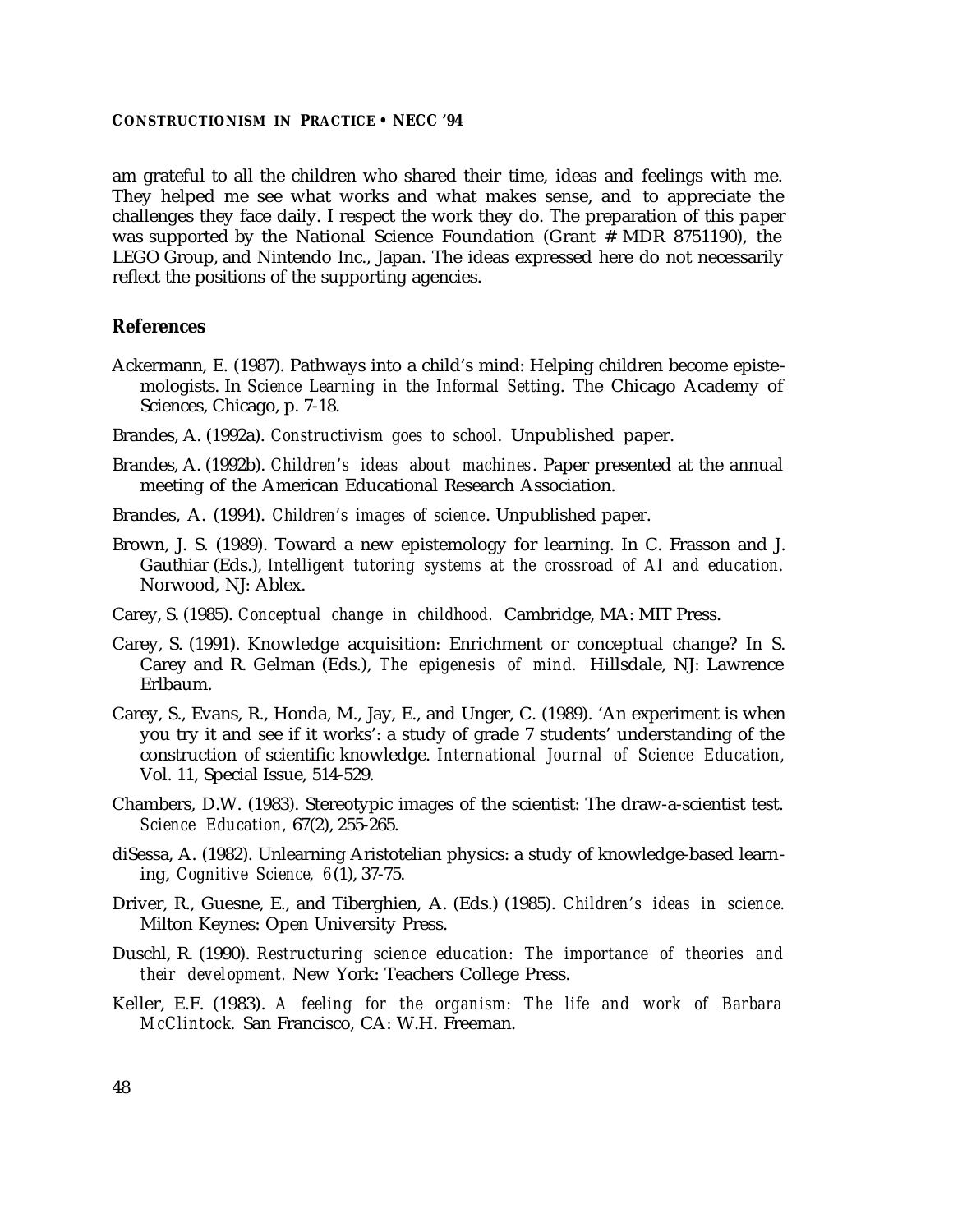What skills of the children are tapped and strengthened by the science experience? The ability to memorize, to follow instructions, to generate questions, ideas or solutions The ability to work with their hands? Science activities should provide children with a range of ways to succeed, so that they can develop a realistic foundation for high self-esteem with regard to science.

The image of science concept can also be used to understand and help individual children. For example, open-ended exploratory science activities may not make sense to a child who conceives of science as a collection of facts to be learned. Helping the child broaden his or her understanding of science may help legitimize the activity. The activity may then help the child's construction of a deeper understanding of science. A child who may automatically "tune out" during a science class because he or she is self-identified as not being a "science kid" will benefit from experiences in which his or her abilities (e.g. to generate interesting questions or to make a measuring device) are valued.

## **6.2 Directions for future research**

One direction of future research is to trace typical patterns of development of image of science over a wider age span. In looking for such patterns it will be important to pay attention to issues of gender, race, socioeconomic class, and personal experience with science and scientists. I am particularly interested in the dynamics of the interaction between the cognitive and affective aspects of children's images of science. I have sug gested elsewhere (Brandes, 1994) how positive and negative feedback loops between these aspects may arise and either encourage or retard their growth. In my current work I attempt to explore in more depth the connection between the science learning experience offered in a classroom and its impact on children's construction of their image of science. Most importantly, I hope this research will lead to the generation of science learning environments and experiences that enrich the lives of children and enable them to build a better understanding of the world and a lifelong connection to science.

# **Acknowledgments**

A paper similar to this was presented at The American Educational Research Association meeting in New Orleans, April 1994. I would like to particularly thank my advisor Edith Ackermann for her support and suggestions. Many of my ideas have emerged in rough form during our conversations, and have gradually taken shape. Idit Harel has offered both enthusiasm for my work, and practical advice. Uri Wilensky and I have had many stimulating conversations about science, math and other learning, which have informed my work. I would like to thank Amy Bruckman, Yasmin Kafai, Cynthia Krug, Mitchel Resnick, and Uri Wilensky for comments on a draft of this paper. I would like to thank the teachers who generously gave me advice, access to their classrooms and their thinking about what they do. I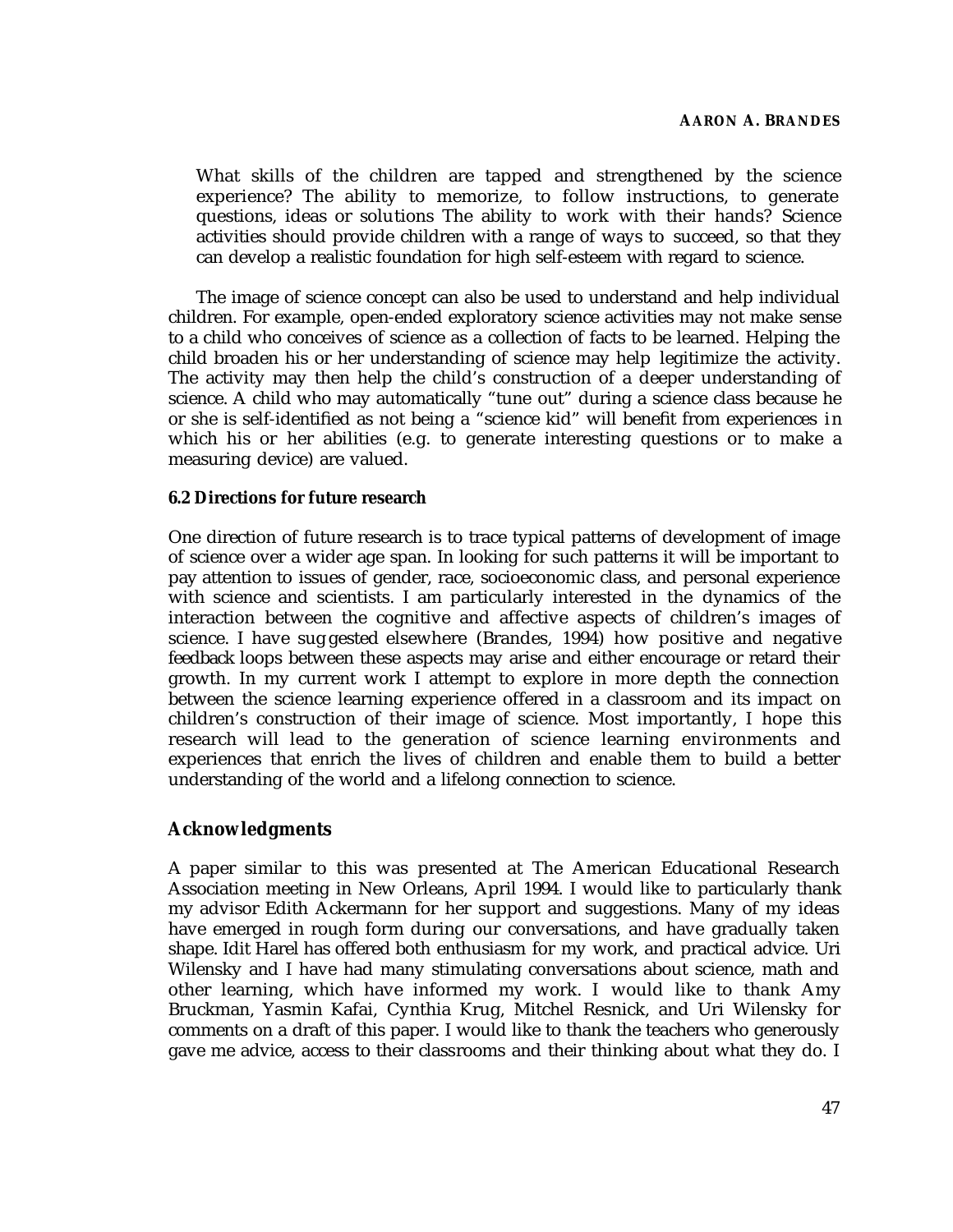potentially accessible and inviting to children. Such aspects include the role of questions in science and the role of designing and building measuring devices. On the affective side, we can explore whether such aspects can be used to engage children in science, and increase their self-perception of their science ability.

I would like to suggest a number of ways in which the concept "image of science" can provide a tool or language for analyzing the potential impact of a science learning experience. (This list is not intended to be exhaustive, but rather to highlight some of the considera tions brought to the foreground by the focus on children's images of science.)

- 1. *Is the experience interesting, fun, and motivating? Is there a hook?*
- Although some children are favorably disposed to activities labeled as science (i.e. they assume that they will be good at it, and that it will be interesting), many others are immediately wary of activities they suspect to be science. Activities with great potential for science learning will not be effective for children who do not choose to fully engage with them. If the activity is fun, or taps into a deep interest or concern (e.g. helping animals) it is more likely to succeed.
- 2. *How does the experience portray science? As what kind of thing?* Engaging children's interest is however, not enough. Does the experience portray science as a collection of facts? Does it emphasize the use of particular methods? Portraying science as an enterprise directed towards understanding the world may lead to a deeper and more satisfying understanding of science. Facts and processes both have a role in such an understanding and are more motivated when given a context.
- 3. *What does the experience say about who can be a scientist?* For example, pictures of "great men of science" may reinforce stereotypes of scientists being male (or white). On a more subtle level, teachers' interactions can easily privilege the views or participation of particular children or groups of children. Furthermore, subject matter may have a differential appeal to children along the lines of gender or socioeconomic background.
- 4. *Does the activity reinforce the idea of science as static and known?* Even "hands-on" science explorations can reinforce the idea that doing science involves following recipes. If the only activities are ones in which the answers are already known and the problems anticipated, students will expect that answers lie with the authority of others.
- 5. *Does the activity offer insight into how new knowledge is generated?* Always concealing the messiness of the scientific process can make science unnecessarily mysterious, and reinforce the notion that it is an activity only for geniuses and experts. Experiments which require students to generate ways of organizing collecting or interpreting data (or to design measurement devices) would be a step in the right direction.
- 6. *Does the experience connect children's strengths and abilities to science?*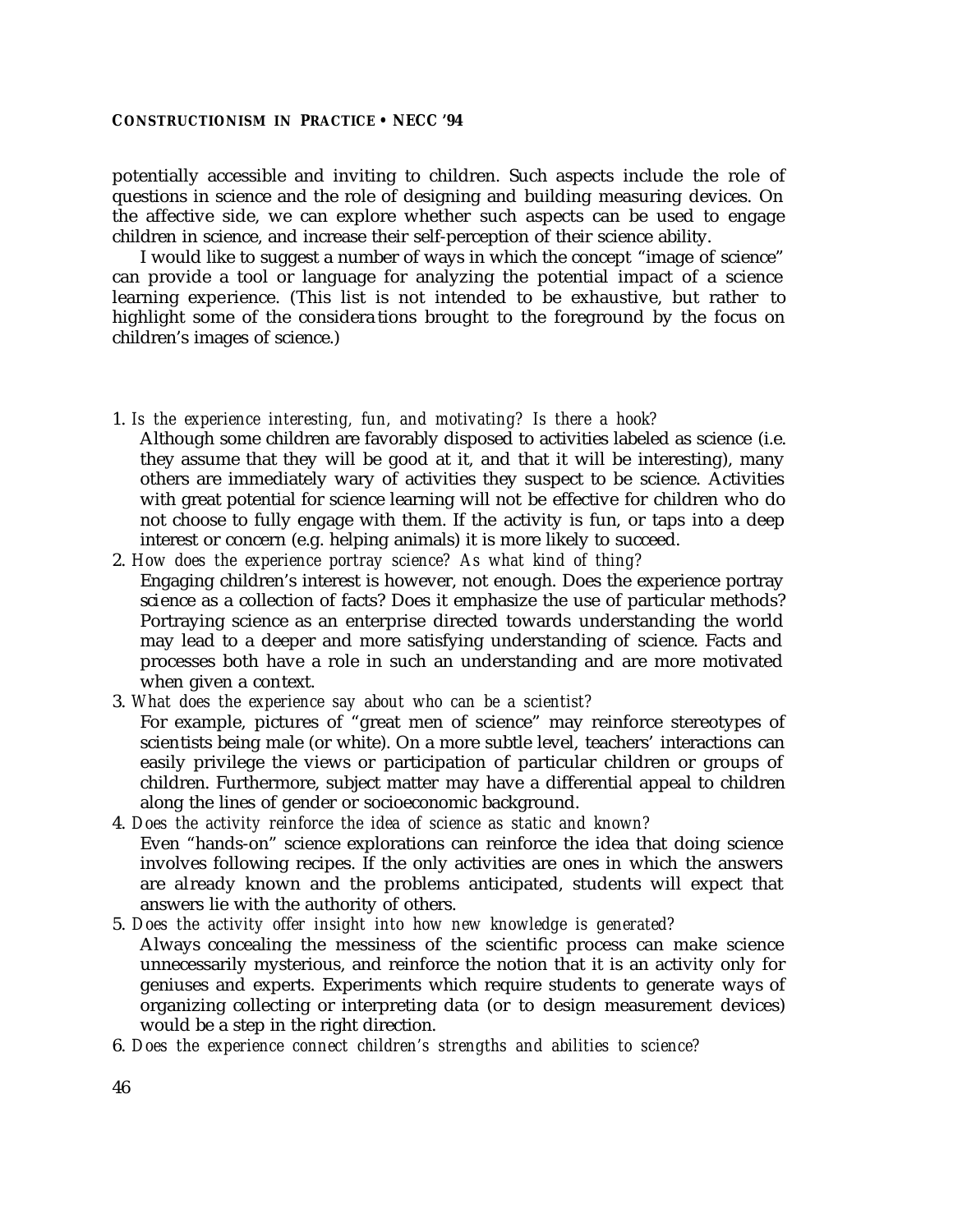programs on TV etc., and need not have a uniform attitude towards or interest in all of them. Nevertheless, given these caveats, I feel these affective constructs can be useful. One distinction I would like to make is between science and school science. In my view it would be ideal if school science involved students in doing science explorations and developing an appreciation of what science is about.<sup>9</sup> One would then expect interest in science and school science to be highly correlated for the positive reason that the two were similar in essence. Unfortunately, I think the two are often highly correlated because children identify science as school science.

The children often made statements that indicated a clear overall stance towards science. One girl said she was not a "science kid," but thought other children were. One girl warned "You don't want to talk to me, because I hate science." Another girl indicated that she really liked science, but it wasn't her "top thing." This same girl also showed the discrimination in attitude the children were capable of. "Other children may like Sundial (an activity that is part of the Shadows curriculum), but I'm probably the only one that looks forward to it."

# **6. Conclusions**

This paper has introduced the concept of *image of science*, and reported the results of three studies of elementary school children's images of science. The results indicate that although science can be exciting and magical to many elementary school children (particularly in the younger grades), their school science experience does not necessarily foster a greater understanding of the nature of science. Rather, it seems to promote an image of science as a school-like enterprise, in which hard work and increasingly advanced courses are the key to success.<sup>10</sup> Furthermore, it may reinforce the belief that science is the realm for an elite few (a belief also carried by popular media). By sixth grade, fewer students are excited by science or committed to learning about it. The image of sci ence concept suggests that these cognitive and affective developments may go hand in hand.

To put this research in a broader context, I will discuss ways in which the concept "image of science" can be a useful tool in the realm of science learning, and identify directions for future research.

# **6.1 Uses of Image of Science**

The concept of a child's image of science provides a potential ground for integrating findings from the now separate research programs of children's ideas about the nature of science, and the role of affect in science learning. In exploring children's ideas about the nature of science, we can probe for aspects of science which are

 $9\;$  For this reason I chose a research site offering children potentially rich science experiences.

 $10$  I do not intend to suggest that hard work is not required, but rather the sense of excitement is lost for many children. Children also see basketball as requiring a lot of practice and hard work. However in playing the game, they get some immediate reward.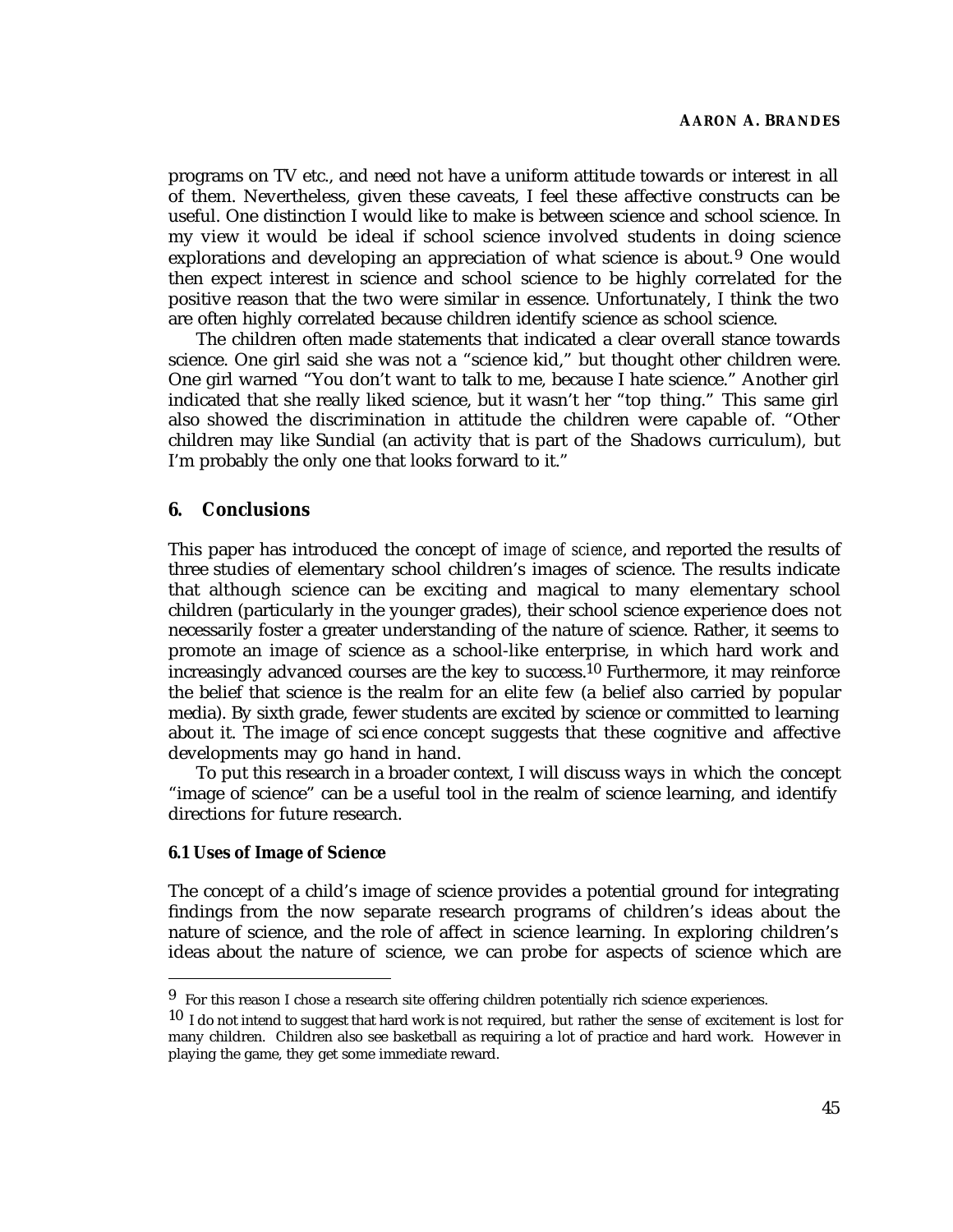#### 5.3.3 Children's drawings

 In some ways the sixth grader's drawings were similar to those of the younger children. Half of the pictures contained test tubes or beakers. The types of science most frequently portrayed were chemistry (8), biology (4) and medicine (4). Despite being in a classroom in which effort is made to involve boys and girls equally in science, only five (of 25) drawings were of female scientists, all of these were made by girls.

During the interview I sometimes elicited some personal significance of a drawing to a child. For example, one girl who is very interested in science drew a picture of her dad, who is a scientist (See Figure 4). Another girl drew a picture representing a growth study in which she was participating (although she drew a male scientist measuring himself). Only one child drew a picture that was an explicit self-representation—one boy portrayed himself as a doctor.

 Although many pictures fit the stereotype of the lab scientist with glassware, some sixth-grade children also showed their awareness of such representations as stereotyped. One boy had his scientist saying "I've done it, at least I think I've done it, what am I making?" He intentionally made a dumb scientist, in contrast to the "Eureka" phenomenon. The latter was illustrated in a picture in which the scientist says "I've done it, I've almost computed the cloning system." One girl consciously went against the stereotype. She said she didn't want to create a "lab coat scientist," but rather a "new kind of scientist." Her picture included a stylishly dressed female scientist with chemicals and a caged animal (See Figure 5). She is working to make foods that are safe for the animals to eat.

Some children were reluctant to draw. These children tended to have negative attitudes towards science. Some children did produce pictures, given encouragement. Three children drew pictures that were avoidant of the task. For example one scientist was pictured taking a food break at 3:00. Another boy initially began to draw his scientist watching television, but then decided the scientist really should be working, so he gave him a screwdriver, and explained the evolution of the picture, saying that the scientist was about to take apart the television to figure out how it works. One boy (who was the only child not to participate in the interviews) drew an incomplete (head and part of torso) picture of what looked to me like a ninja.

## 5.3.4 Interest in and Attitude Towards Science

Through the interviews, questionnaires, and drawings I have developed a preliminary sense of the children's interests in and attitudes towards science. Science is, of course multidimensional. There are many disciplines within science, and many activities within a discipline. A marine biologist might not be fascinated by ants. A theoretical physicist may have little desire to design the apparatus needed to test her theory. Furthermore children experience a wide variety of science experiences: informal activities, class lec tures, hands-on school activities, science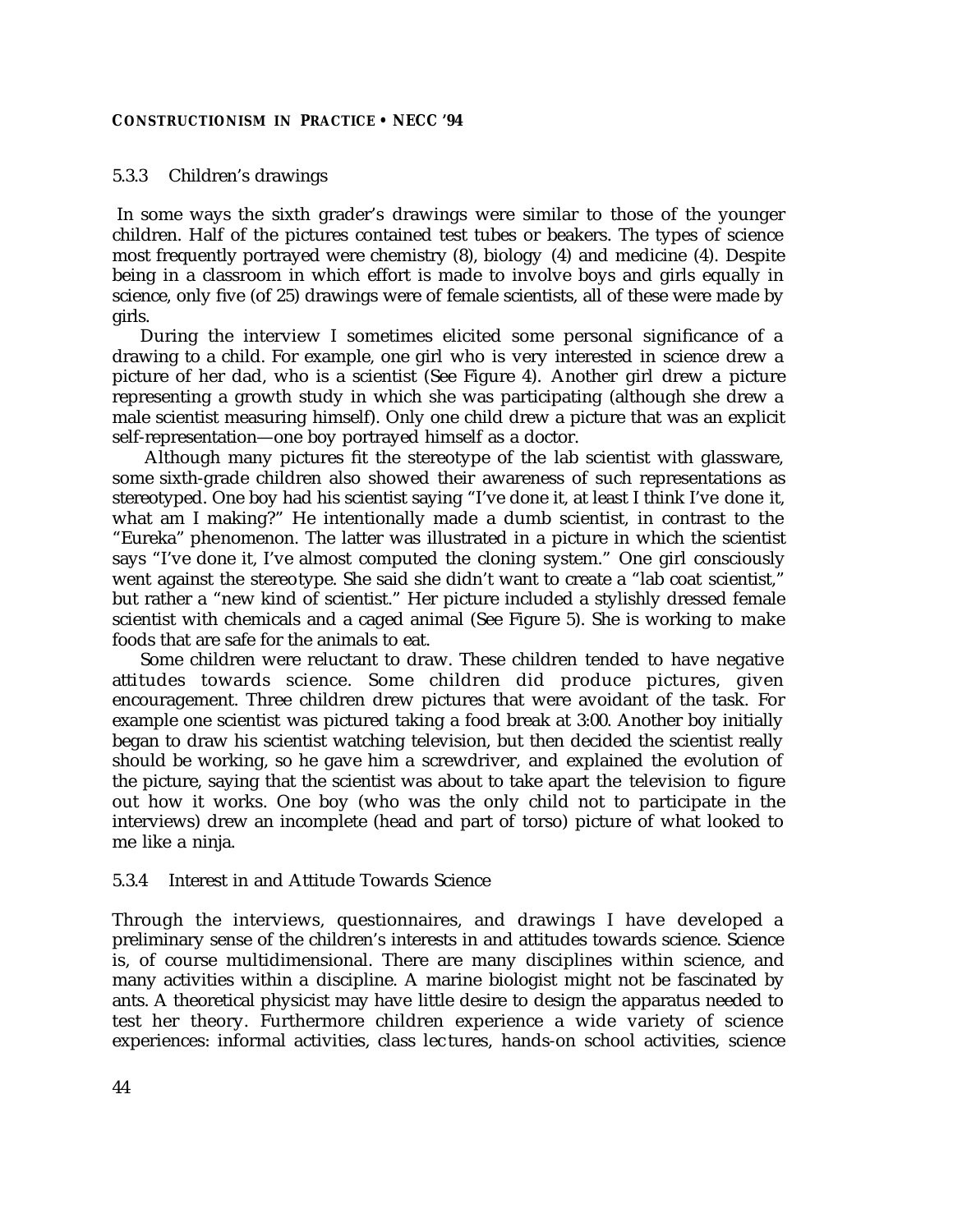learn to be a scientist if it just involved accidents. Then anyone could do it." Finally, he proposed a new model, in which the scientist starts with an idea, and then tries to work it out.

In summary—in comparison to younger children, these sixth graders showed a greater familiarity with the topics and activities of science. Some children showed awareness of science as an enterprise for answering questions about the world. They had some understanding of the logic of experimentation, and saw it as more purposive than many younger children. However, the process of generating new knowledge was still mysterious to them.



**Figure 4: A sixth-grade girl's picture of a scientist, her dad.**



**Figure 5: A sixth-grade girl's picture of a female scientist.**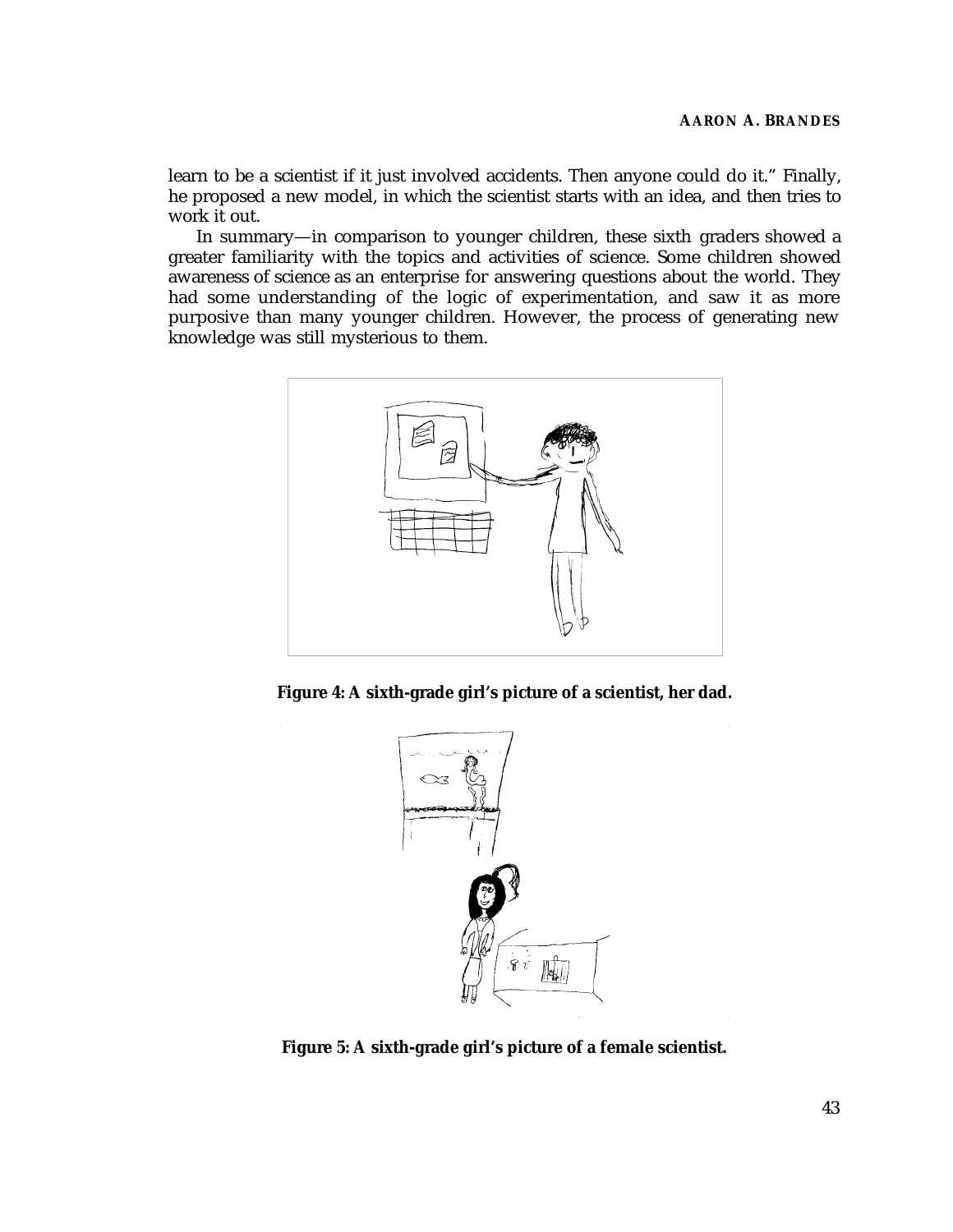than many of the younger children although some of their ideas were in the "try something and see what happens" category prominent with younger children. They showed a bit more sophistication, such as "seeing the effects of radiation on people." One girl said she used to think that experiments were about mixing things when she was "a kid," but now she sees experiments as trying to answer questions. Another girl saw experiments as trying to "prove something." Several children mentioned ideas they had learned about experimentation including hypothesis, variables, and controls, although they didn't seem to have fully assimilated them. Most children had heard of the word theory. They primarily thought of it as being a guess or idea or thought about what might happen in a situation or why something would be true. A typical use of the word began "My theory is that...." Six children held that theories, once proven, become facts.<sup>7</sup> A number of children believed it could be meaningful to speak of a "true theory." One girl held it would be difficult to prove a theory because some people might not be convinced. No children held the idea of theory as a conceptual framework, which is one of the most sophisticated views probed for by Carey et al. (1989).

Half the children thought that scientists make predictions at least some of the time. Some saw that predictions could have a guiding role. They said that if things did not work out as expected, the scientist would try to do something differently. Others held the scientist would be upset, or know he or she didn't do it right. Two children said that if the prediction was correct the scientist would do more experiments or make another prediction—and the result would generate new research. Others saw that it would lead to knowledge—the scientist should write it down, and could use it to make further predictions. Generally, however, most of the children, even those most oriented toward science, found the process by which new information is generated to be quite mysterious. A conversation with one boy, Dan, illustrates this.

Dan is a bright sixth grader who wants to become a scientist so he can "expand human knowledge." He belongs to an astronomy club (with mostly adult members) and is grinding the lenses for his own telescope. When I asked him how he thought scientists discover new things, he spoke rather vaguely at first, about "trying new things."8 He seemed dissatisfied with his explanation, however, until he remarked, "You know, scientists often discover things by accident." He gave the example of Goodyear, who discovered that rubber, accidentally spilled on an oven, became hard. When asked, Dan took his line of reasoning a step further, and stated that new discoveries are usually made by accident. "So," I asked him, "do you think that scientists go around trying to have accidents?" Together, we explored what science would be like if one had to make accidents to generate new findings, Dan suddenly shifted his view. "Really," he said "why would anyone want to go to school and

 $7$  One boy holding this view explained that although we may speak of a "theory of gravity," gravity is really a fact, and the phrase was probably a holdover from earlier times.

<sup>8</sup> Some quotes given here are paraphrases based on notes immediately after the interview, during which the tape recorder failed.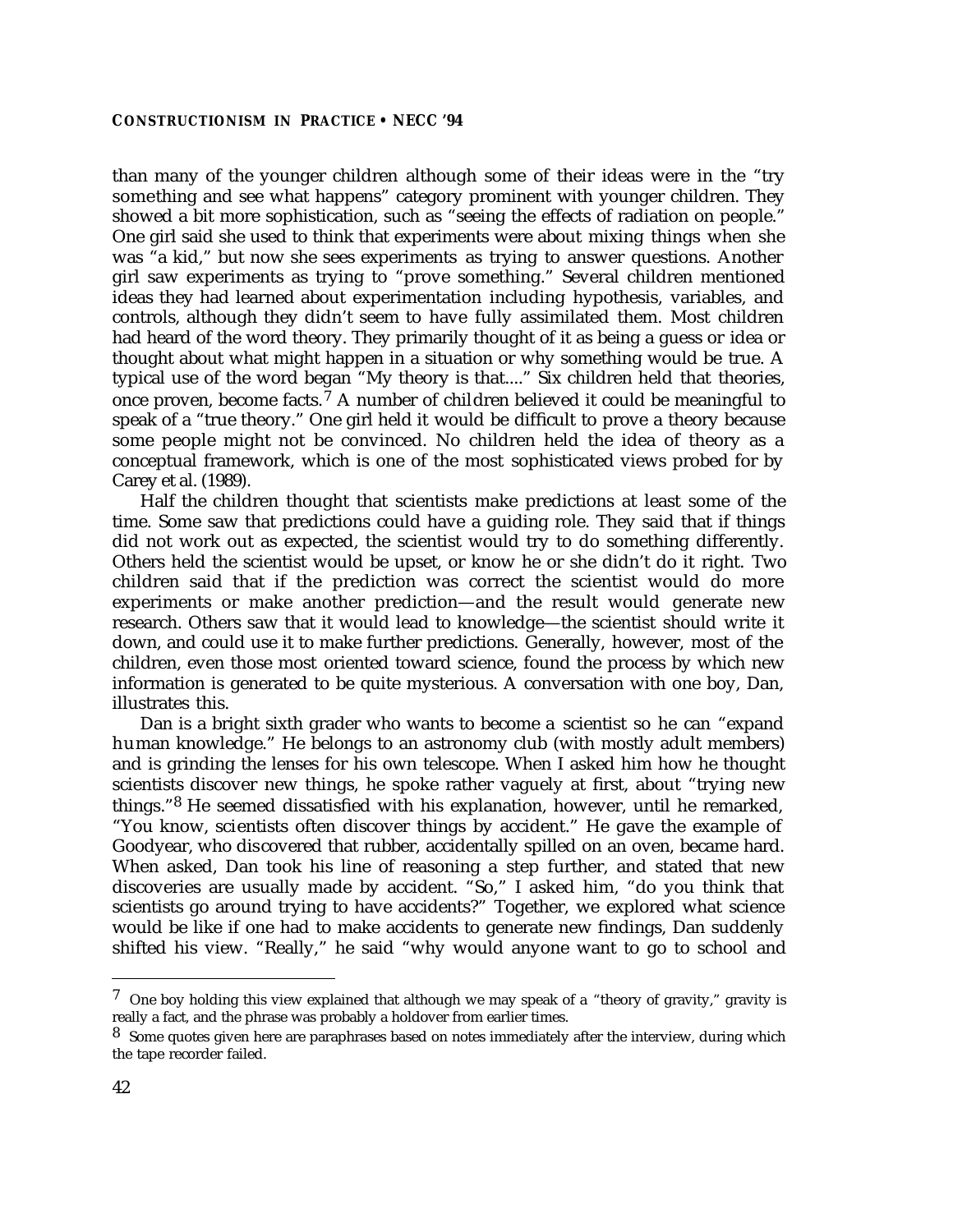teachers science sessions'. These observations give me an understanding of the children's current school science experience, as well as individual children's participation. I keep field notes, and audio-tape or videotape sessions involving the whole class.

In working with small groups, I am using methods I developed in my earlier work. First, the children brainstorm a list of topics they find interesting. Next, they brainstorm questions for some of these topics. Finally, the children and I explore some of the questions. Since many questions the children generate, such as "is there intelligent life in the universe (beyond the earth)" cannot be answered by classroom experiments, I have developed a method I call "the fantasy experiment." One child begins with a question, such as "what is the temperature on Mars?" The child then designs an experiment, with practical considerations reduced or eliminated. Thus "first I would build a space ship" is a legitimate first move. Other participants, including the researcher, can ask questions to get the experimenter to sharpen the experiment. If the final step proposed is "then I would get the temperature," someone might ask "how would you get the temperature?" Continued questioning would promote deeper thought about the role of measurement and constructing special equipment in scientific research. For example it would probably be necessary to build a special thermometer to accommodate the extreme temperatures on Mars. Through my participation in the questioning process, I will be modeling concern for aspects of doing science that I find to be important and accessible to the children.

# **5.3 Discussion**

# 5.3.1 Sixth graders' ideas about science

Some sixth graders' ideas about what science is about were very similar to those of younger elementary school children. They mentioned numerous topics and activities. The topics fall under the same general categories that younger children mention: biology, earth and space science, chemistry and medicine. However, they mentioned more specialized topics such as genetics, and some referred to fields such as marine biology instead of just listing particular items such as sharks and whales. Experiments were by far the most commonly given activity. This represents a shift toward viewing science as an enterprise focused on increasing our understanding of the world. Six students explicitly referred to science being about explaining things, finding out how things work or react or finding out or using information. This aspect was also reflected in some children's view of the goal of science. Five children saw this goal as expanding knowledge or discovering things, four saw it as explaining how things work. The most popular answer (6 children) involved helping people, animals or the environment.

# 5.3.2 Experiments and the generation of knowledge

These sixth graders seemed to see experiments as a more central part of doing science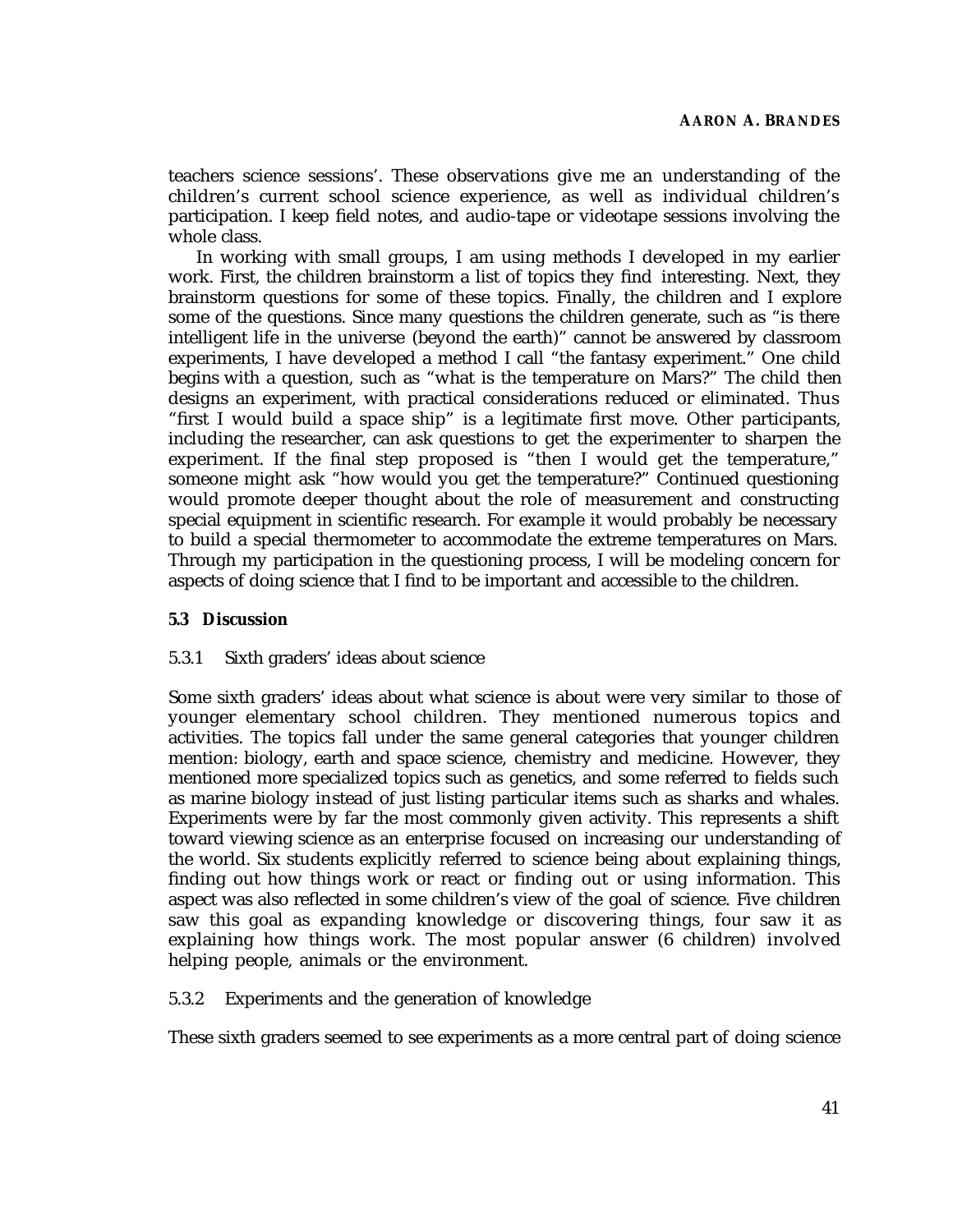## 5.1.3 Methods

I have made use of drawings, questionnaires, clinical interviews, ethnographic observation, and small group work to explore and help develop the children's images of science. The first three methods were used over a one month period to develop an initial picture of each child's image of science.

Before the children gained much knowledge of my agenda (which may have influenced their responses), I gave them a questionnaire I developed to get a sense of their general interests and abilities in and out of school. (See Appendix A.)

The drawing task was the Draw-a-Scientist Test (Chambers, 1983) in which the children drew a scientist at work. In addition the children wrote on a separate paper the scientist's name, age, where they lived, what they are doing, and why they are doing it.

The study of children's attitude toward science is replete with instruments (Moore & Sutman, 1970) and severe critiques of those instruments (Munby, 1983). Instruments are criticized for mixing dimensions of study, not measuring what they claim to, and not being adequately tested. In studies which are primarily based on correlations between attributes as measured by such instruments, as well as by test scores and quantifiable behaviors, this is a serious weakness. However, in research that relies primarily on qualitative data, such instruments may provide an additional, quantitative "sketch" of the subject. Therefore, I decided to use the following two instruments to supplement data gathered through observations and interviews with the children.

I used the *Science Interest Scale* (Rennie and Parker, 1987) to measure interest in science. Children are asked to rate 16 specific items using a modified Likert-type scale in which they indicate whether they like the item content not at all, a little bit, a fair bit, or a lot. Rennie and Parker (1987) provide an analysis of issues concerning heterogeneity of populations and dimensionality of the instrument that should be useful in the data interpretation process.

The children's attitude towards school science was measured with the *Attitude Toward Science in School Assessment*6 (Germann, 1988). In this instrument students must indicate their degree of agreement with a series of attitude statements about science or science in school. I developed an interview protocol to explore children's images of science. This incorporated items from the nature of science interview protocol used by Carey et al. (1989), which probe children's ideas about what science and experimentation are about. Additional questions concerned their self-image with respect to science, the science activities they are participating in, and their feelings about science activities. Earlier versions of the protocol were tried as follow up interviews with children I had worked with as fourth graders last spring, and adjustments were made. (See appendix B.) All interviews were audio taped and transcribed.

As part of my research I have observed (and, at times, participated) in both

 $6$  I split one compound item into two in the version I administered.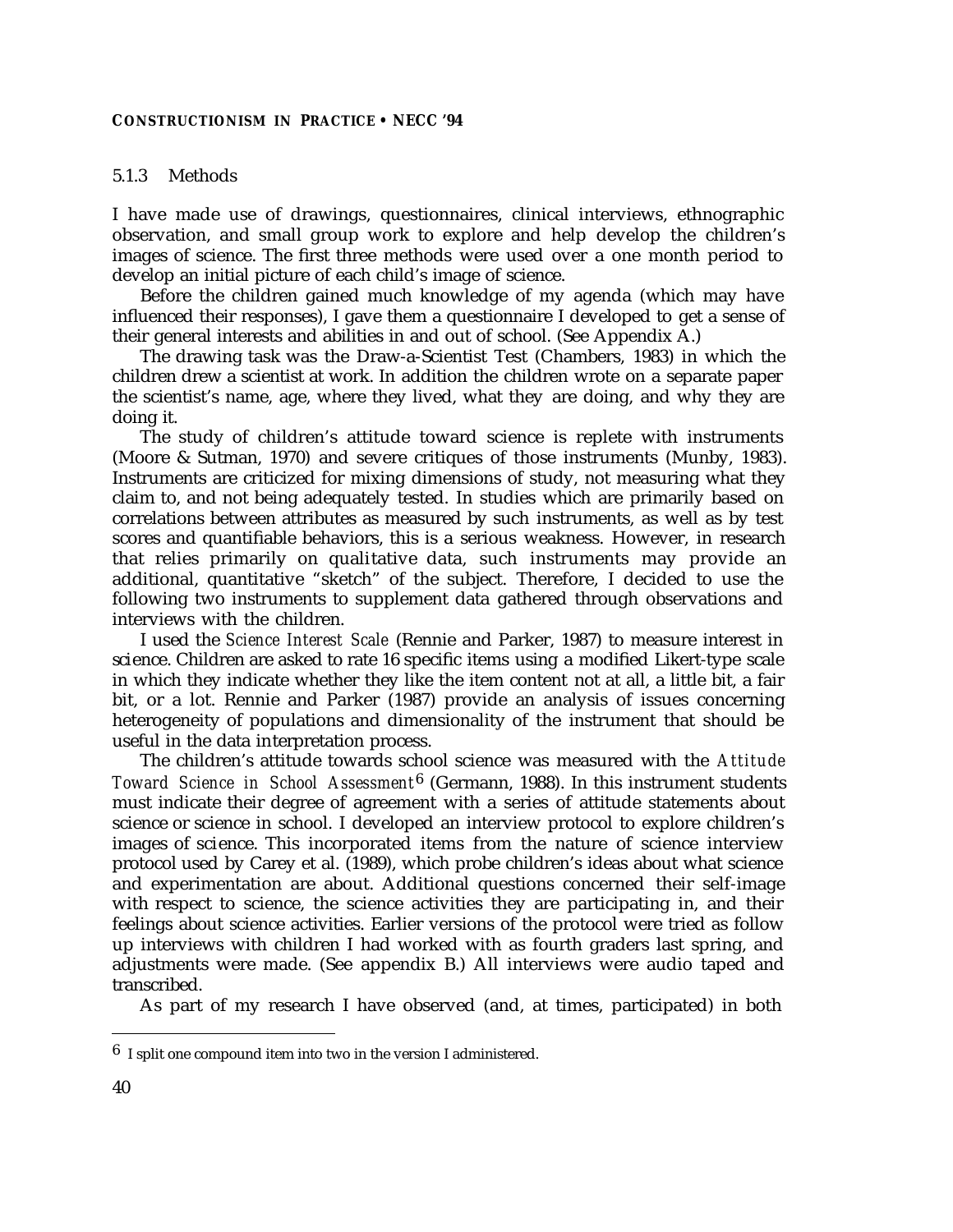with curiosity about the world and ideas about how science might empower them to do the things they care about. Yet as they progressed through elementary school, this critical aspect of the scientific enterprise was eliminated from their image of science. This is probably because they were not given the opportunity to connect science to their interests, and were not learning to apply scientific method to the topics they were most passionate about. As the children became increasingly aware that certain skills are needed to do and design experiments, their view of science also became more removed from their own goals and aspirations.

# **5. Study Three: Current Research**

My current research continues this exploration of children's ideas about science. More of a focus is brought to children's ideas about experimentation and the generation of scientific knowledge. Children's feelings about science, and about their potential for doing science is also central.

# **5.1 Methods**

# 5.1.1 Site

My current research is being conducted in a sixth-grade classroom in a public school in Cambridge, Massachusetts. The school is noted for its innovative curriculum, and attracts students from varied socio-economic backgrounds. The classroom teaching is shared by two teachers, who each teach 2 fixed days a week, and alternate the remaining days. They each have nearly twenty years of teaching experience and have developed many learning activities, some in conjunction with researchers from the local educational community. Children are usually involved in individual, pair or group activities, or teacher facilitated whole class discussion. Their work in science emphasizes the importance of "sense-making" (Rosebery, Warren, and Conant, 1992; Theberge, 1994) by the children. One teacher is leading activities involving understanding connections between shadows, the position of the sun, length of day around the world, and the seasons. The other teacher is co-leading (with a science teacher from the school) activities involving building structures and understanding what keeps them up (or makes them fall down). The "structures" activity covers a newly mandated city curriculum requirement for the sixth grade.

# 5.1.2 Subjects

The subjects are the entire sixth-grade class, which is comprised of 25 students, 13 girls and 12 boys. Most of the 11 non-white students in the class emigrated from Haiti, and were originally enrolled in a bilingual program in the school.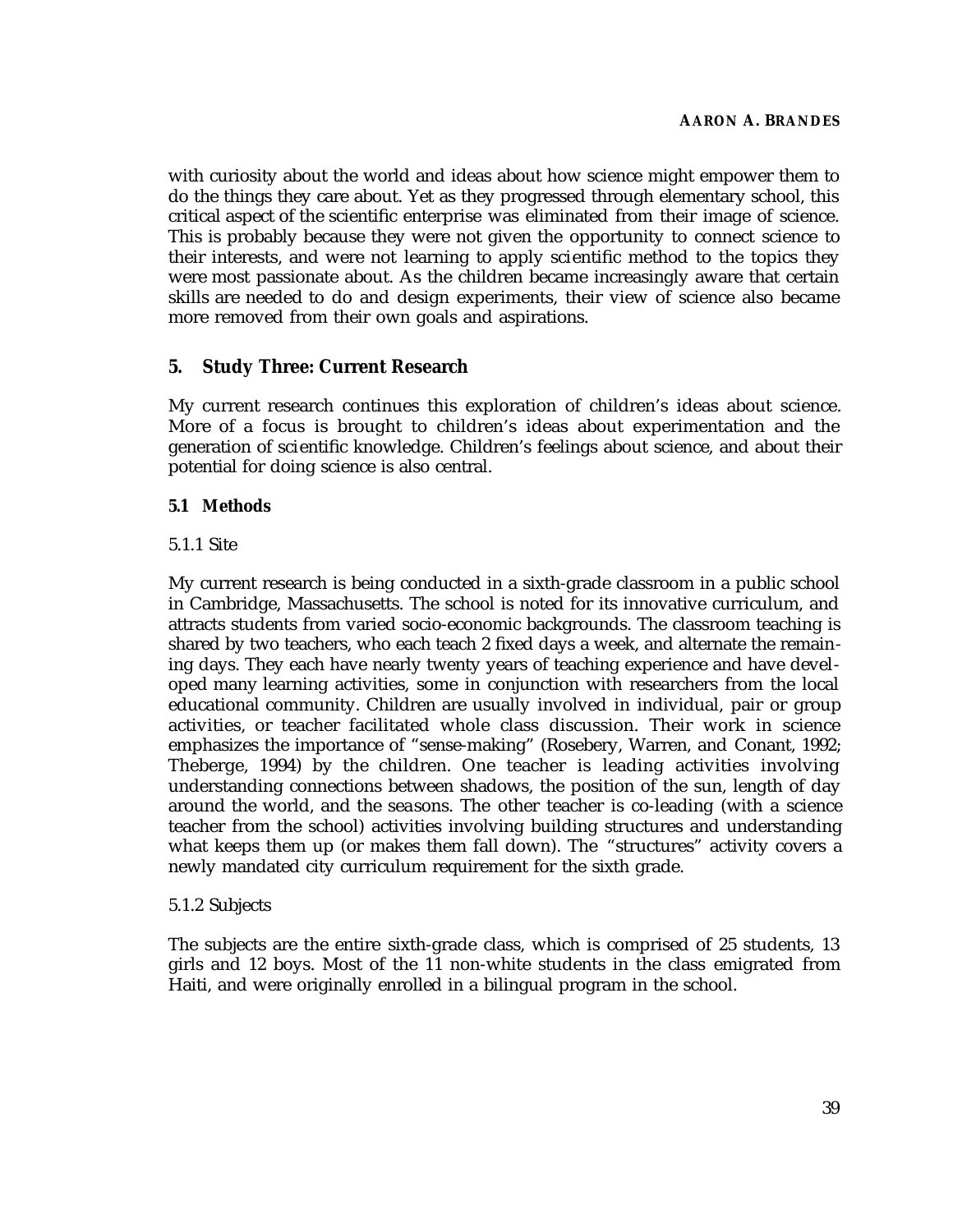

**Figure 3: A fourth-grade boy's picture of a scientist conducting a fatal experiment on himself.**

#### **4.3 Discussion**

Some differences in response between the younger and older children were developmental. Seven-year-olds are more easily influenced than ten-year-olds. This was particularly noticeable during brainstorming sessions. Second grade children frequently made responses that echoed the responses of their peers. Similarly, they gave many examples of "mixing" during a brainstorm shortly after making invisible ink during school science. Because their responses are so easily influenced, it is important to use multiple approaches to probe for young children's ideas and feelings (White & Gunstone, 1992). Repeating questions on separate occasions may also be useful. For example, I found in follow-up interviews with three children that the distinctions they drew between "formulas" and "potions" had changed, but that both were still mixtures of some kind, created to serve some purpose.

Some of the age differences reflected accumulated learning from school, educational television, friend, family and other sources. This included knowledge of more sophisticated topics, as well as more knowledge of the activities engaged in by scientists.

Although the teachers who participated in this study never attempted to talk with children about the scope and goals of science, their choice of topics and activities clearly had a powerful effect on the way the children thought and felt about science. Similarly, these teachers did not address the motivations of scientists with their students. Although the children generally understood that they should study science because it is important, they had no reason to see it as different from any other academic subject that they might or might not like. The contrast between second graders and older elementary school children suggests that the children began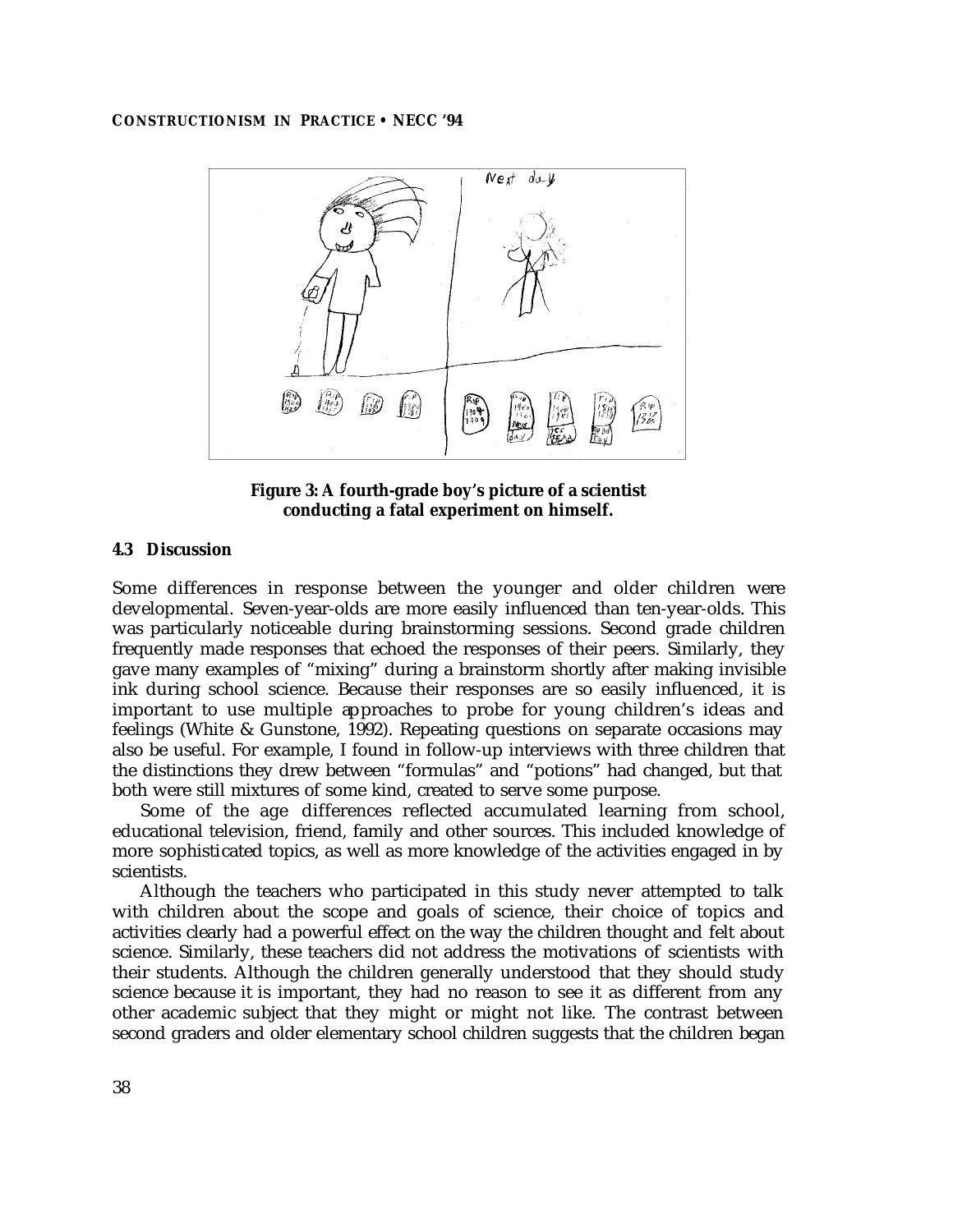information that would be passed down the generations. She thus connected knowledge transmission to a personal source, in contrast to the other girl's use of library books.

Although some second graders drew scientists with elaborate chemistry apparatus (see Figure 2), older children had more knowledge of equipment used in experimentation, However, they over attributed the power of some equipment such as computers. One fourth-grade boy explaining a picture he had drawn of a scientist searching for a cure for cancer, said that the scientist gave the mixture he had made to the computer. "Like, if it is, like if it cures cancer, it would say on the computer. If it doesn't it would say, like, try something else."

#### 4.2.5 Feelings about Science

Children in all grades referred to ways in which science helps us. Second graders mentioned medicines, and formulas to give animals so that they would not die. Older children talked about cures for diseases such as cancer and AIDS. They also linked science to the search for ways to stop pollution and improve recycling.

Science was also seen to have a dangerous side. Children noted that scientists use and make chemicals which can help people or which can be dangerous. One child's picture portrays a scientist who, in the first panel, is testing a formula by drinking it; in the second panel, he is dead. Scientists also produce explosives. Although explosions can be dangerous, they are seen by many children as exciting. A simulated erupting volcano was a memorable science activity. Children spoke of the danger as arising primarily from accidents caused by careless or non-expert practitioners of science.

Fourth and fifth graders spoke less frequently than second-graders about science producing things and effects that they found personally exciting. In talking about what it takes to become a scientist, they focused a great deal on the importance of studying and hard work. School values became a model of science activity, and science was not very appealing to many of these children.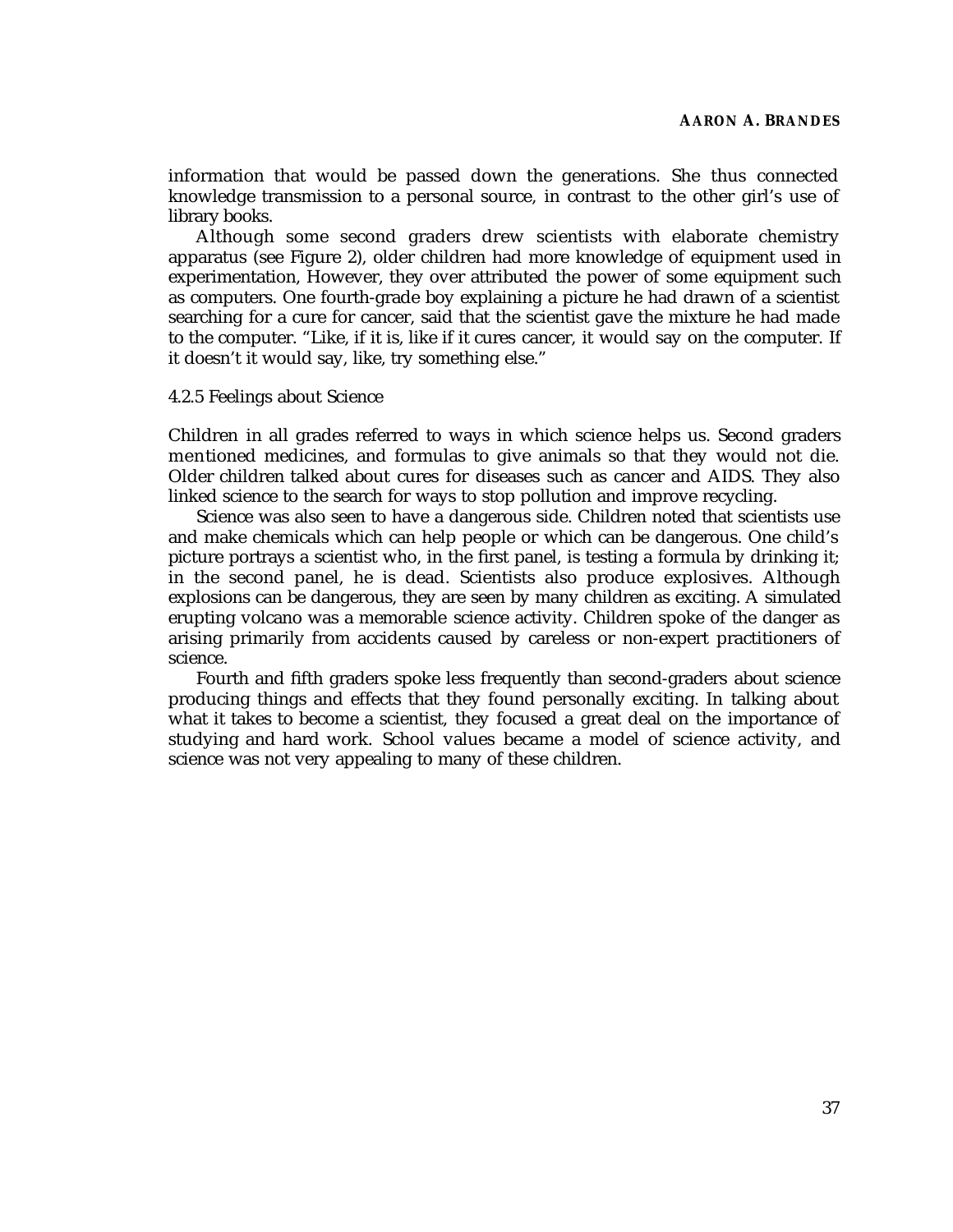

**Figure 2: A second-grade boy's picture of a "typical" laboratory scientist.**

# 4.2.3 Experimentation

Children in all grades had two main points of view of experimentation. Some saw it as the testing of somewhat random combinations. For example: "give stuff to lab rats and see what happens." Others saw experimentation as combining things with a goal in mind: "combine chemicals to make a new chemical to stop pollution." This latter response indicates an important positive aspect of science for many of the children: it can be used to help people, animals and the environment.

Knowledge about how to do experiments was often seen as contained in books. One second-grade girl talked about using an ingredients book to find out how to make a formula to "blow up the planet." She then went on to say how she would throw "Library books, like math books and stuff like that" into a pot of boiling water

So the pot of hot water, and you have the soap in it, then the hot water can have a brain. It can know math, reading, and computer stuff. Then you don't have to know nothing else. And the pot of water does it all by itself. If the pot of water knows that it's right then it'll blow up. The pot will blow up.

With further questioning, she said she "kind of" thought water could really learn from a book. Although her idea about how learning might happen is perhaps unusual, it reflects the fact that the children often do not have an understanding as to how new ideas and experiments can be generated. They therefore assimilate it to ideas that make sense for them. One second-grade girl described how a man knew his great-great grandson was going to be a scientist, and wrote down the needed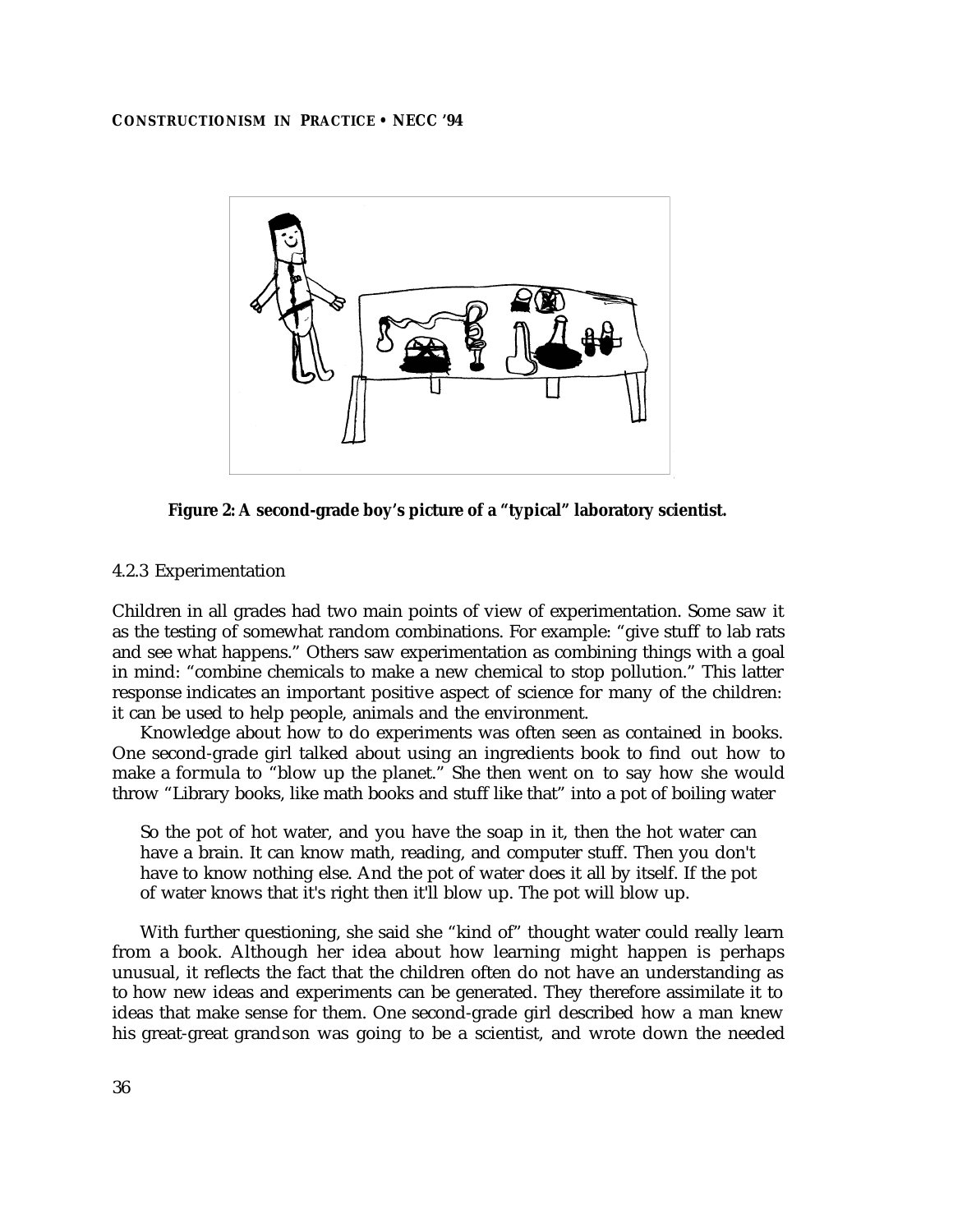chocolate."5 In contrast to these imaginative ideas, the mixtures they mentioned were more prosaic: "mix vinegar and baking soda," "mix baking soda, alcohol and other chemicals, and see what you get." Through interviews I found that these ingredients had been recently used by the school science teacher to make invisible ink.

Activities that fourth graders said that scientists do included: "experiment," "study lots of different things," "make other machines," "explore," "look at different things to see differences," "keep on trying things," "use microscopes," "go to different places to explore," "find new animals," and "make things to help people."

Fifth graders initial responses as to what scientists do were even more similar to those many adults would give: "try to figure out things," "invent things," "experiment," "study animals," "discover new stuff underwater."

#### 4.2.2 Criteria for Science

In the excitement of brainstorming, children mentioned items which appeared to me not to be science, but which had associations to subjects mentioned. For example, some second graders mentioned super-heroes. With some classes I led discussions to clarify which topics were seen as science—super-heroes were not.

Although they did not uniformly agree on what topics are part of science, secondgrade children made distinctions between what was and was not science. Some school subjects were introduced as science by classroom teachers, or were science because they were taught by the science teacher. The presence of electricity or electronics also made many items part of science for the children. Some interesting criteria for deciding if something was part of science emerged when I had classes vote on whether different items were science topics, or were studied by scientists. For example, second graders expressed very different opinions about whether or not sharks are part of science. One groups said no—there was not much to learn about sharks. The other groups said that there was a great deal to learn about them. Thus the children saw learning (echoing the item "to learn stuff" in the brainstorming session) as important for science.

For fifth graders novelty—the discovery or construction of new things—was an important criteria for deciding if scientists would study something. Some said that at one time, scientists studied shoes. Now, they know about them, and no longer have to study them. Others said that scientists *d o* study shoes. This is necessary to make new kinds of shoes, such as the shoes you "pump up."

<sup>5</sup> In research on machines I conducted with Edith Ackermann (Brandes, 1992b), children talked about robots of this kind, including robots to do homework.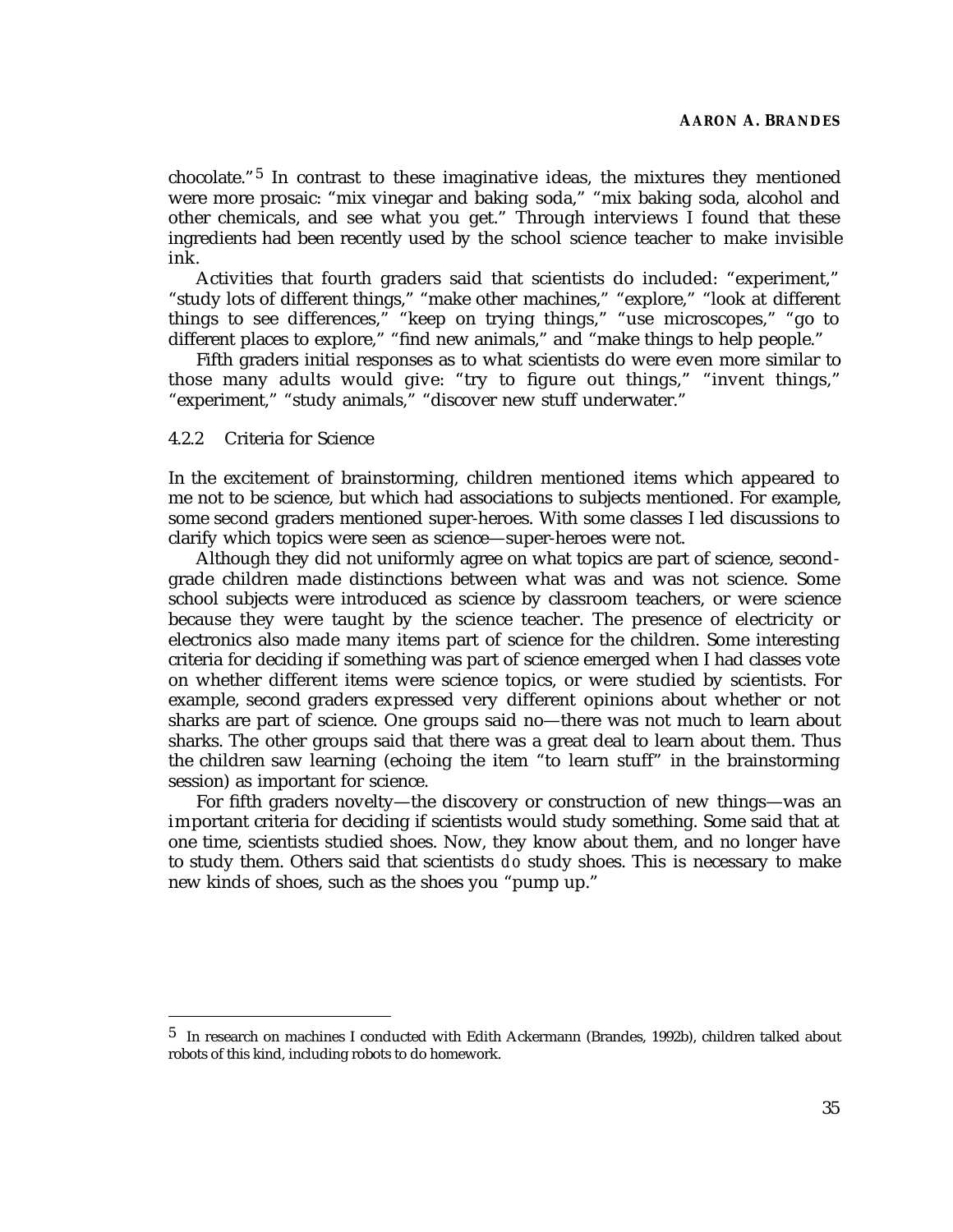# **4.2 Results**

This section will present selected findings from studies one and two. A fuller presentation would include case studies, as well as additional topics.

#### 4.2.1 Ideas about Science

The second grader's first responses to the brainstorming question "What is science?" reflect a number of themes that emerged more fully in further exploration. They said science is "magicians who put things together and smoke comes out of it," "to learn stuff," "something like medicine," "electronics," "gasoline," "stuff to make things blow up," "combine medicines to make new medicine," "when you make machines and things," "scientists make stuff, it could taste bad"; and "you could mix chemicals." These themes include : a fascination with the potentialities of mixing things and making things; the potential for science to be both helpful and dangerous; high technology as a salient science topic; and the belief that science involves learning.

Third grader's initial responses to the same question were more connected to school: "when you do a project like make a volcano out of Play Doh," " a way of people coming up with new ideas like underwater golf," "make things, like a tornado in a bottle," "rocks," "put bottles together—soapy water," "studying volcanoes," "studying cliffs," "mess around with wires," "peanuts," "make volcano, lava comes out," "experiments," and "animals." Most of the activities the children mentioned were ones that they had done as part of school science. Growing and learning about peanuts were part of a science curriculum developed by the teacher, which included learning about the life and work of George Washington Carver.<sup>4</sup> After the children mentioned animals, most of their subsequent responses were topics they saw as science.

In mentioning science topics, children in all grades most frequently referred to subjects studied in school, such as plants, animals, planets, volcanoes, and other elements of the natural world. Items involving technology were also listed: disk brakes, robots, computers, and the computer language Logo are some examples. Lists of science topics arose in brainstorms on "what is science?" and "I am curious about." Brainstorms about "science activities" and "what scientists do" included "active" processes, but also gave rise to lists of topics studied in science.

 In talking about science activities the second-grade children spoke a great deal about *mixing ingredients* (at least 10 items) *making* things (at least 8 items), *robots* (about 7 kinds), and *formulas* (about 10 kinds). Examples of the formulas were: "to make you sleepy," "to turn a house into gold," and "to make animals talk." They mentioned robots "to make candy," "do homework," and "turn things into

<sup>4</sup> This teacher intentionally decided to build on the work of an African-American scientist. She was aware that the content of science lessons can affect children's images of science.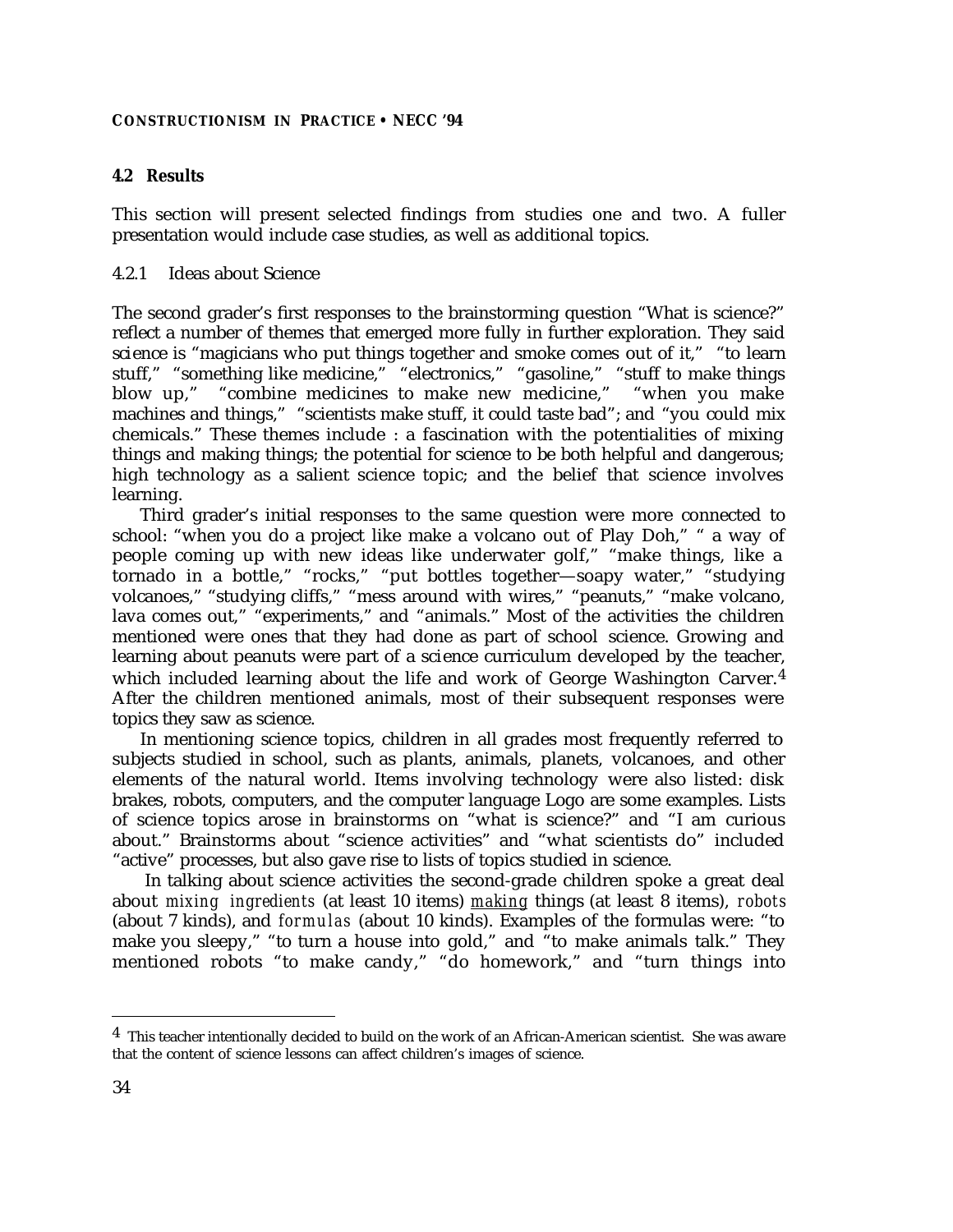from 40 minutes to an hour. Each session began with brief instructions (such as telling the children to tell me what they think science is, or what they are curious about); their ideas were listed on a large sheet of paper. At the end of each session, the children were asked to do some brief writing or a drawing related to the discussion. These materials, and the transcribed notes, were used to guide subsequent sessions.

I observed classes taught by the science teacher, as well as sessions led by classroom teachers. I kept field notes, which described activities in the classroom, as well as my own reactions and ideas.

The interviews were shaped by a number of factors. Sometimes I followed up on topics that had been explored in the brainstorming sessions, such as "What are you curious about?" The children's writing and drawing helped to elicit responses. My analysis of the brainstorming sessions also led me to ask specific questions about such topics as potions and formulas. However, much of the time a child and I discussed topics that evolved in the course of the interview. For example a discussion of a LEGO car competition led to the topic of gravity. A lengthy discussion of "zero g" ensued, which I pursued further in a subsequent interview. I also asked the children about their experiences with science classes. This included what they did, what they learned and whether they liked it. All interviews were audio taped and transcribed.

## 4.1.4 Subjects: Study Two

The subjects were students in one classroom each from grades 2 through 5. One purpose of these sessions was to look for developmental differences between the younger and older children. The second-grade teacher was the same for both studies.3

#### 4.1.5 Methods: Study Two

Classroom brainstorming sessions, clinical interviews, and small group projects were used over a four month period beginning February, 1993. With each class brainstorming sessions about science were conducted. Children were also asked to draw a picture of a scientist. Fantasy experiments (which are described in more detail in section 5.2) were conducted with several children, across the range of grades, but results will not be described in this paper. The majority of the effort in this study was directed towards the fourth-grade classroom. Further brainstorming sessions with these students explored their ideas about scientists and doing science. Interviews were conducted with 7 fourth-grade children. New questions focused on concepts such as prediction, and experiment, and on eliciting the children's attitudes towards science. I also conducted small group projects with the fourth graders which will not be discussed in this paper.

<sup>3</sup> A study of this teacher's approach to teaching is contained in (Brandes, 1992a).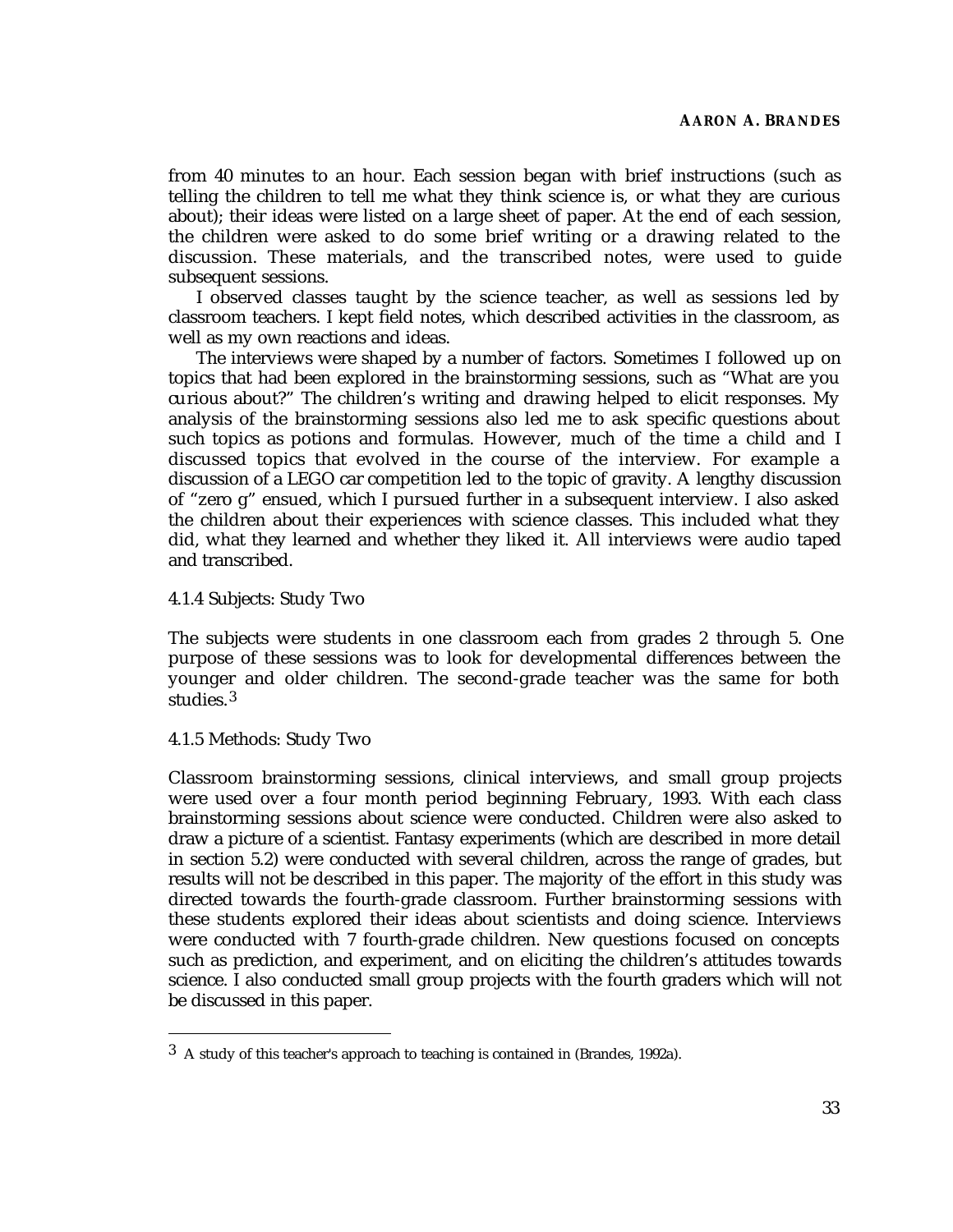which some 7th graders exhibited in the study of Carey et al.  $(1989)$ .<sup>1</sup> This third study, which is currently in progress, $2$  continued to investigate the first two questions, and in addition asked:

3) What is the relationship of children's feelings about science to their ideas about science and science learning?

4) What activities can help children pursue their science interests?

# **4. Studies One and Two**

# **4.1 Methods**

4.1.1 Site: Studies One and Two

The site was a predominately Hispanic and African-American inner city Boston public school. Built as an open school in the 1970's, that model of education was never put into practice. Today the few rooms with four walls are considered prized territory by most teachers, who value insulation from the noise of adjacent classrooms. Most of the classroom teachers do little or no science teaching themselves. Students work with a science specialist about once a week. I chose the site because two years of previous support work (Brandes, 1992a) and research (Brandes, 1992b) in the school gave me connections and credibility with the teachers and principal.

# 4.1.2 Subjects: Study One

During the first phase of the study I worked with a classroom of 28 second graders. Based on my classroom observations and the initial interview I selected three children, who appeared to have differing relationships to science, to interview in depth. Over the course of the project, each of these children was interviewed four times in the second grade and twice during their third-grade year. In addition, nine other second graders were interviewed at least once.

# 4.1.3 Methods: Study One

Three main methods were used during a three month period beginning in February, 1992: classroom brainstorming sessions, clinical interviews and ethnographic observation. The project began with a series of audio taped brainstorming sessions, conducted to gain an overview of the children's ideas. The sessions varied in length

<sup>1</sup> The first school only went up to fifth grade.

<sup>2</sup> Hence results reported here should be considered preliminary.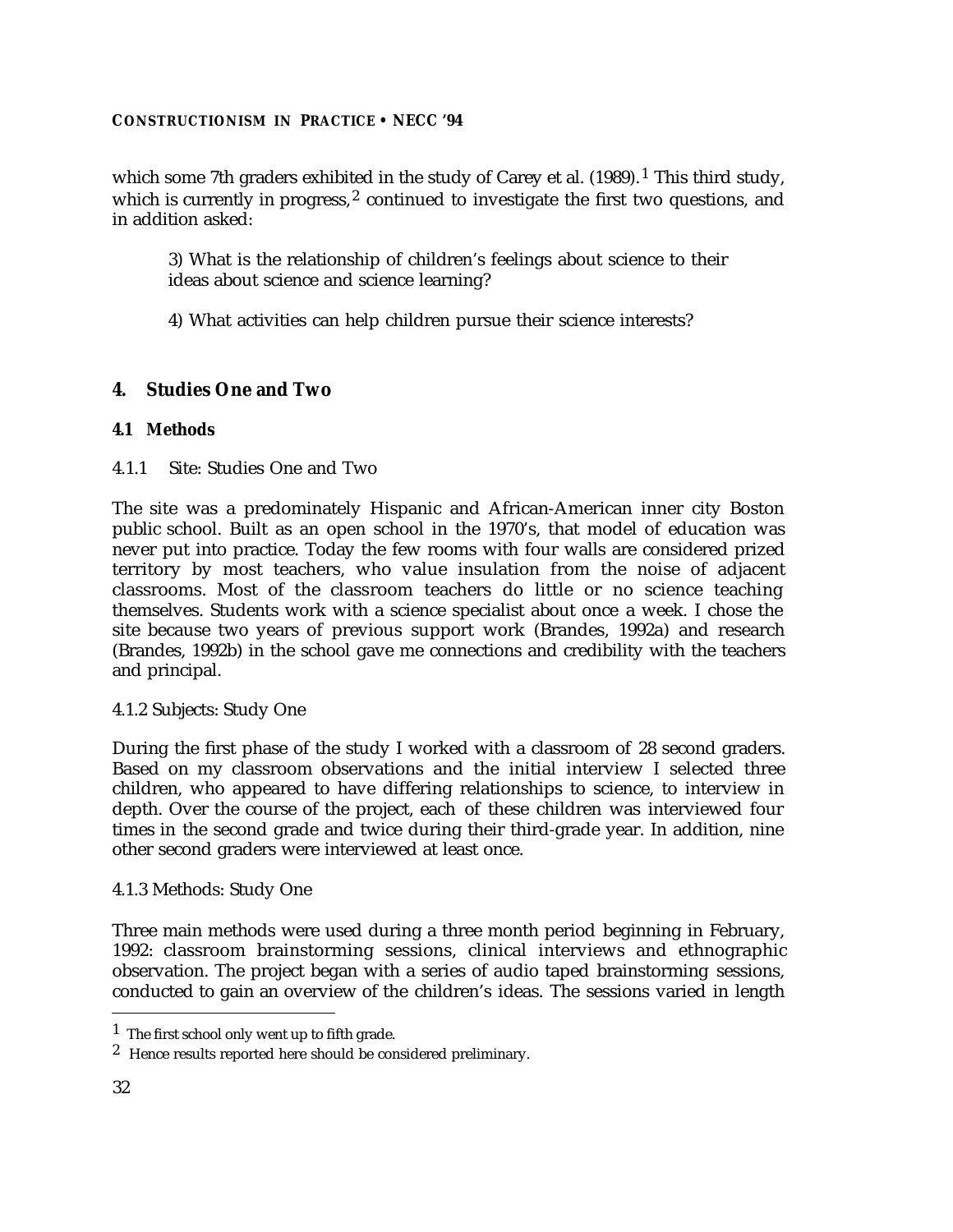developing a "feeling for the organism" (Keller, 1983).

In summary: children construct images of science, which are comprised of an interconnected complex of mental representations and feelings. This construction is influenced by cultural messages and school experience. In consequence, many children feel science is not for them by the time they leave elementary school. Yet it is possible for children to experience aspects of doing science which may lead them to a deeper understanding of the enterprise of science, and a greater feelings of self identification as a person with abilities in science.

## **3. Overview**

The ideas in this paper have been developed during three studies, conducted in public schools during the spring semesters of 1992, 1993, and 1994 (ongoing). The first two studies were conducted the same inner city school, employed many of the same research methods, and were guided by the same research questions. For this reason, both studies will be presented and discussed in section 4. The third study is more intensive, and builds on and expands the work of the first studies. Therefore results of this study are presented in a separate section. The remainder of this overview will present the goals of the three studies.

Studies one and two were guided by two questions:

1) What are elementary school children's ideas about what science is and what scientists do?

2) What, in science, are children curious about?

The first study explored the ideas of a classroom of second graders. The second study focused primarily on fourth graders, but also generated some data about second, third and fifth graders. Both studies involved brainstorming sessions with entire classes, and individual interviews with children. They led to a preliminary understanding of the development of children's ideas about science.

Several observations from these studies led me to refine my ideas and methodology. One observation was the decrease in overall excitement about science as children progressed from second to fifth grade. Furthermore, by the fourth-grade students seemed more labeled (both by teachers and by themselves) as good or not good in science. This led me to add a focus on the affective elements related to science, and how they might interact with ideas about science in an *image* of science.

In order to study children's images of science in a setting which provided students with a better in-school science program to build on, I chose a new site, a sixth-grade classroom known for its innovative science activities. The use of a sixthgrade classroom was also motivated by an interest in features of children's epistemology of science which I did not find present in the fourth-grade students, but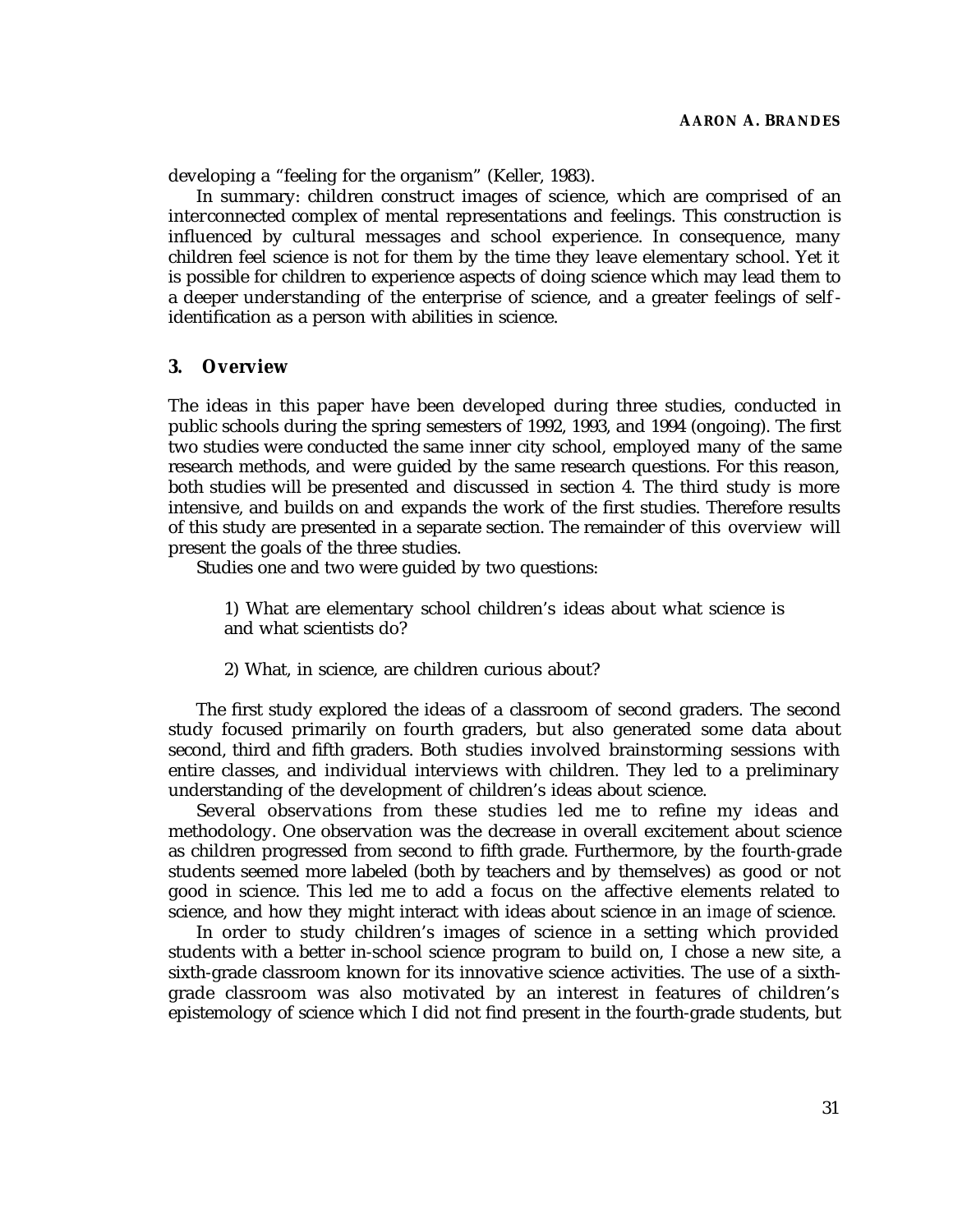the Boston Museum of Science (see Figure 1) portrays a wild-eyed boy with glasses and a pocket protector, bearing the subtitle "If your little scientist misses this exhibit, he'll be really mad." The tag line reads "After all you never know who will be the next Einstein. Or Frankenstein." This ad compactly presents a stereotyped image of a scientist as a nerdy white male genius, perhaps a bit mad, to be handled with care. It suggests that even if you, yourself, feel alienated from science, it is your duty as a parent to see if your child might be one of the few who have the ability to enter this odd elite, and perhaps advance the cause of humankind. Despite the fact that the Science Museum is dedicated to the popularization and explication of science, the ad is a powerful exemplar of the mystification and alienation people feel from science. This myth prevents many people from coming close enough to science to experience their own potential for enjoying and doing science.

A core motivation of my research is my belief that science need not be either as alien or as mysterious as many people come to see it.

# **2.3 School Science as a Source of Alienation**

School science often fails to convey the wonder and excitement of doing science, leading to reduced student interest. The view of science as a "storehouse of knowledge" ignores the process by which such knowledge is generated (Tinker, 1991). Approaches which emphasize science process skills often fail to convey the motivation for the use of such skills in an ongoing cycle of theory generation and verification (Duschl, 1990). The formally presented scientific method does not fully reflect the actual "messier" practice of scientists. Covering up the "messiness" of real science or mathematics can lead to brittle learning and be damaging to learner's selfesteem (Wilensky, 1993). Yet everyday and expert learning activities bear striking similarities when contrasted with school learning and thinking (Brown, 1989). A goal of my research is to use such similarities to help children engage in science and construct richer, non-alienated images of science.

# **2.4 Potential For Enriching Children's Images of Science**

One goal of this research is to help children build connections with aspects of science that are personally meaningful. Some aspects of science that are potentially accessible, but often absent from school science are: 1) the importance of curiosity and a sense of wonder in motivating scientists' work (Nemirovsky, in press); 2) the value of many different skills for doing science (e.g., tinkering and building things is necessary to create the tools and instruments that are an important part of science); 3) the importance of communities of research, which differs from the common image of the solitary scientist (Latour, 1987); and 4) the importance of multiple ways of scientific "knowing" (Belenky, Clinchy, Goldberger & Tarule, 1986; Turkle & Papert, 1991; Wilensky 1991, 1993). Although science is often seen as distant and objective (Keller, 1985), Barbara McClintock was able to see and understand far more than other researchers about the development of the genetic material of corn, by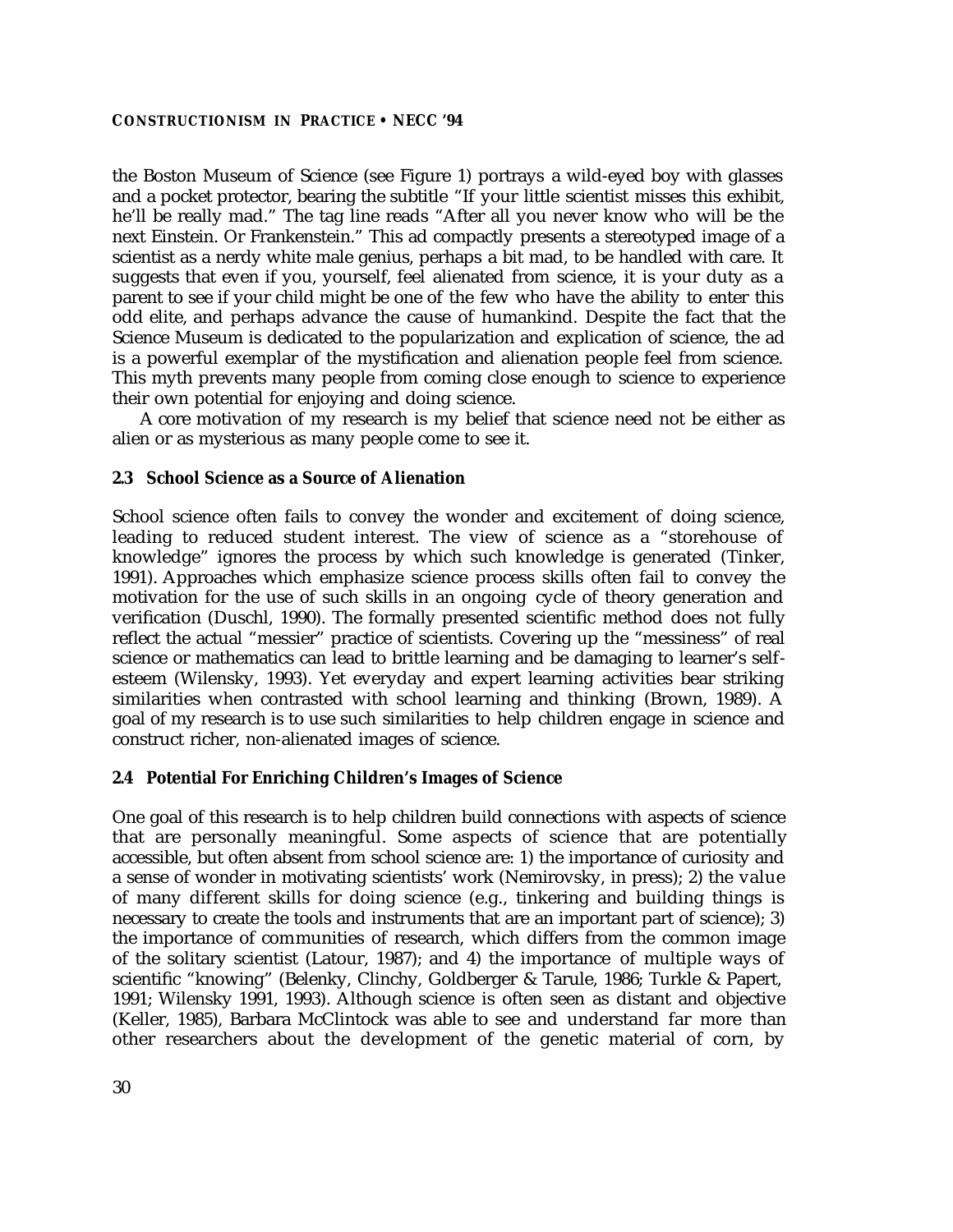roles of epistemology are reflected in a key concept for this study: *image of science*

## **2.1 Children's Images of Science**

The concept *image of science* incorporates both cognitive and affective components. Cognitive aspects include ideas about which topics are part of science, the activities of scientists, and the nature of the scientific enterprise. Important affective aspects include the child's feelings about science—the interest, dislike, indifference, and excitement they experience in relation to science. In addition, this affective dimension includes science related self-esteem, which is reflected in statements such as "I want to be a scientist" and "I'm not good at science." The cognitive and affective elements of image of science are inextricably interconnected. If an African-American girl's image of "what scientists do" is a white man working alone in a laboratory of shining glassware, this image may both create and reflect a feeling of distance and inadequacy with regard to science.



**Figure 1: Advertisement for Museum of Science, exhibiting stereotypical characteristics of a scientist.**

# **2.2 Cultural Stereotypes as a Source of Alienation**

Children's images of science are influenced by societal images of science, portrayed in books, movies, advertisements, and other media. For example, an advertisement for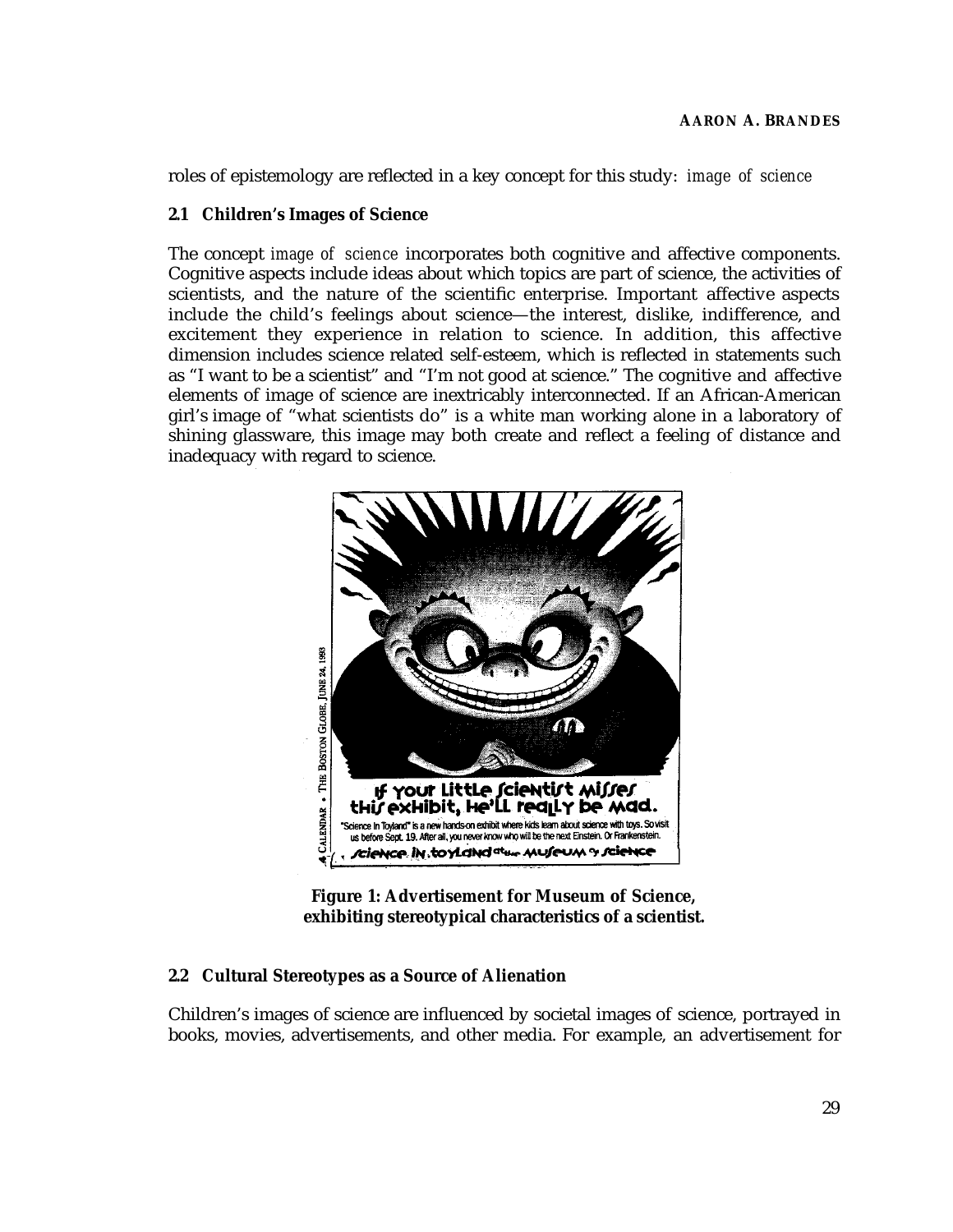*of Technology in Learning.* Presented at the National Educational Computing Conference, Boston, MA, June 1994. MIT Media Laboratory, Cambridge, MA.

# **1. Introduction**

"If you need an apple seed to get a tree, and a tree to get an apple seed, where did the first tree come from?" This key question about the origins of life was posed to me by a bright, inner-city second grade girl. Despite her curiosity about the natural world, her insightful contributions to class discussion, and her ready adoption of new concepts, this girl insisted that she was "not good at science." What is her image of science, that she sees herself as "not good at it"? What can be done to help her construct an image that incorporates the questioning and curiosity that she, herself, has in such abundance? The underlying motivation of my research is to improve children's relationship to science by helping them construct a richer image of science, one that reflects the world and work of scientists and connects science to their own abilities and activities.

This research explores the ideas and feelings about science of an ethnically diverse group of children in grades two through six, using drawings, questionnaires, brainstorming sessions, ethnographic observation and clinical interviews. In this paper I present some findings to date, and the framework and motivation for work in progress. This current work involves working with children in science explorations. It is rooted in questions they generate, and aimed at helping them understand in a deeper and more concrete (Turkle & Papert, 1991; Wilensky, 1991) way the process by which scientific understanding is generated.

#### **2. Framework**

This research builds on Piaget's (1954, 1970) idea that our knowledge is constructed through an on-going interaction between our environment and our current understanding of the world. It explores children's construction of their image of science. Although children's ideas may not be as explicit or coherent as formal theories, they are robust, as is indicated in the literature on "children's ideas" and "conceptual change" (e.g., Carey, 1985; 1991; diSessa, 1982; Driver, Guesne, & Tiberghien, 1985; McCloskey, 1982; Posner, Strike, Hewson, & Gertzog, 1982). Their beliefs about what science is can dramatically influence their interest in science; a major objective of this research, therefore, is to show how children's science activity can help enrich their beliefs.

This work also draws on studies that explore the role of epistemological beliefs in learning (Ackermann, 1987; Hammer, 1991; Wilensky, 1993). My current research will extend the work of Carey, Evans, Honda, Jay, & Unger (1989) exploring children's ideas about the nature of science. A difference in my approach, however, is the integration of the role of affect. The increased attention being given to the role of affect in conceptual change was highlighted in a recent review article by Pintrich, Marx and Boyle (1993). The importance of children's construction of ideas, and the